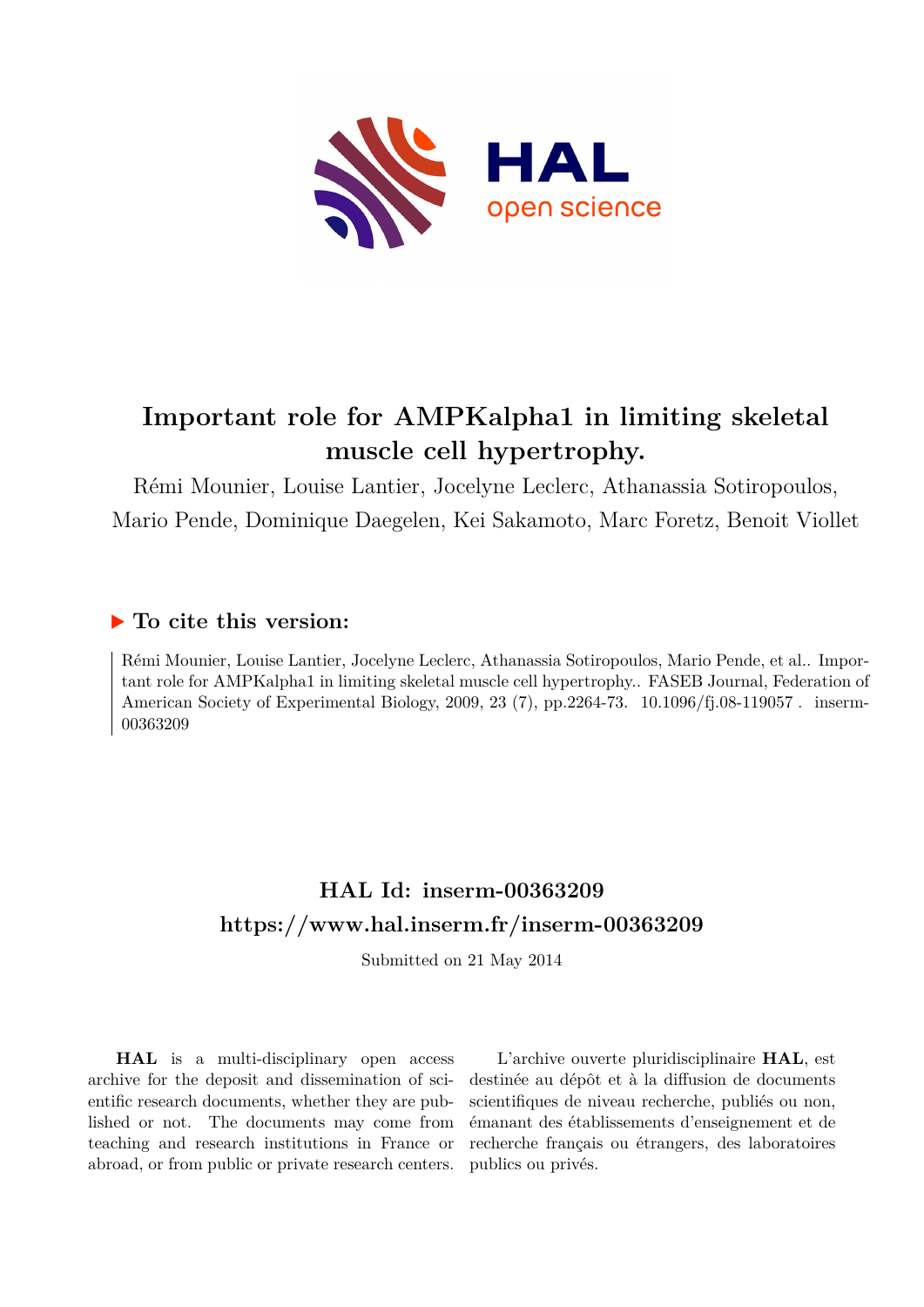# Important role for AMPK $\alpha$ 1 in limiting skeletal muscle cell hypertrophy

Rémi Mounier<sup>1,2</sup>, Louise Lantier<sup>1,2</sup>, Jocelyne Leclerc<sup>1,2</sup>, Athanassia Sotiropoulos<sup>1,2</sup>, Mario Pende<sup>3,4</sup>, Dominique Daegelen<sup>1,2</sup>, Kei Sakamoto<sup>5</sup>, Marc Foretz<sup>1,2</sup> and Benoit Viollet<sup>1,2</sup>

Affiliations:

<sup>1</sup>Institut Cochin, Université Paris Descartes, CNRS (UMR 8104), Paris, France; <sup>2</sup>INSERM, U567, Paris, France; <sup>3</sup>INSERM, U845, Paris, France; <sup>4</sup>Université Paris Descartes, UMRS-845, Paris, France; <sup>5</sup>MRC Protein Phosphorylation Unit, College of Life Sciences, University of Dundee, Dundee, UK.

Running Title : AMPK and skeletal muscle hypertrophy

Corresponding author:

Benoit Viollet, INSERM U567, Institut Cochin, Département Endocrinologie, Métabolisme et Cancer, 24, rue du Faubourg Saint-Jacques, 75014 Paris, France.

Email: benoit.viollet@inserm.fr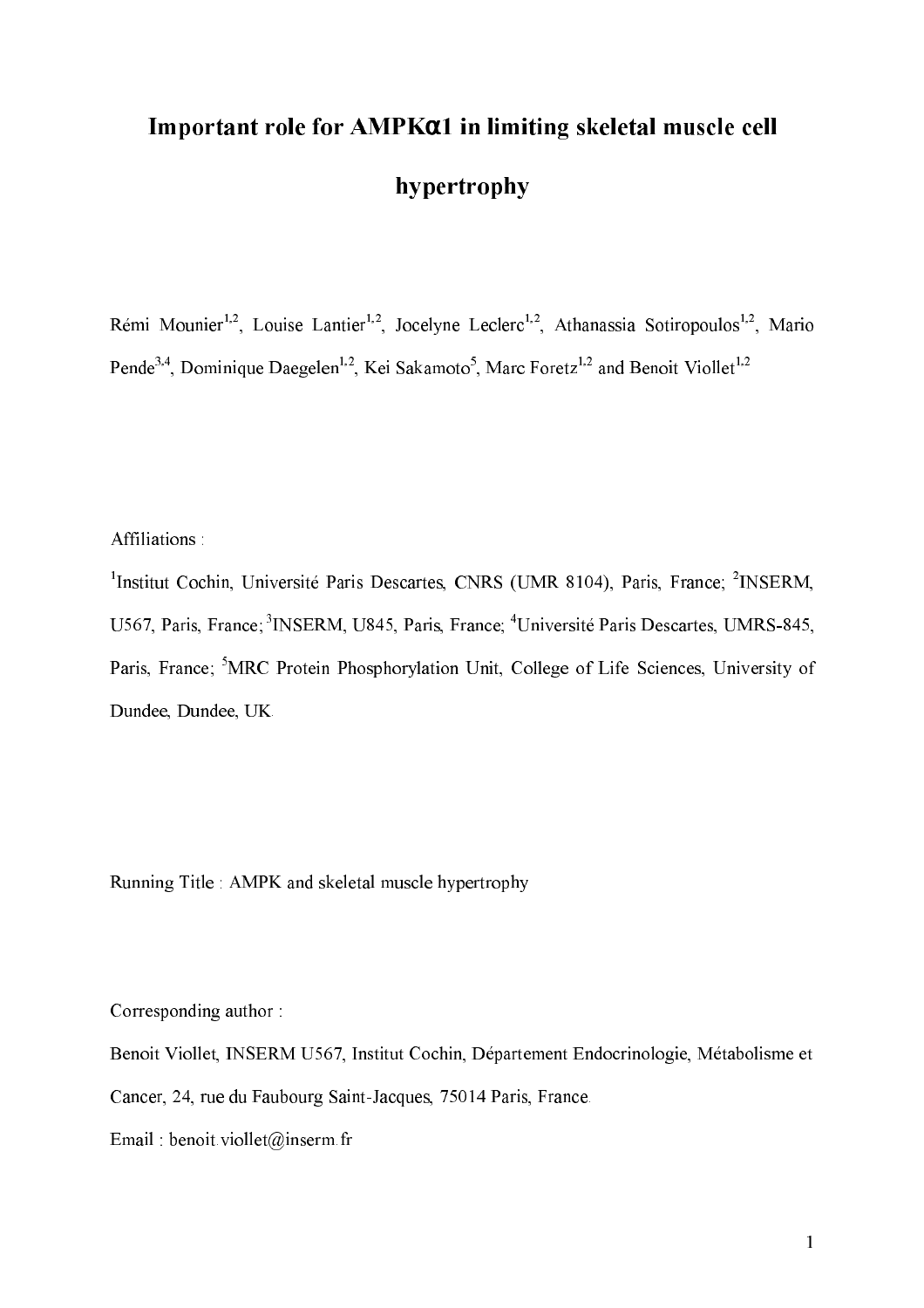#### Abstract

Activation of AMP-activated protein kinase (AMPK) inhibits protein synthesis through the suppression of the mammalian target of rapamycin complex 1 (mTORC1), a critical regulator of muscle growth. The purpose of this investigation was to determine the role of AMPK $\alpha$ 1 catalytic subunit on muscle cell size control and adaptation to muscle hypertrophy. We found that AMPK $\alpha$ 1 (-/-) primary cultured myotubes and myofibers exhibit larger cell size compared to control cells in response to chronic Akt activation. We next subjected the plantaris muscle of AMPK $\alpha$ 1 (-/-) and control mice to mechanical overloading in order to induce muscle hypertrophy. We observed significant elevations of  $AMPK\alpha1$  activity in the control muscle at days 7 and 21 following the overload. Overloading-induced muscle hypertrophy was significantly accelerated in AMPK $\alpha$ 1 (-/-) mice than in control mice (+32%)  $vs$  +53% at day 7 and +57% vs +76% at day 21 in control vs AMPK $\alpha$ 1 (-/-) mice, respectively). This enhanced growth of  $AMPK\alpha1$ -deficient muscle was accompanied by increased phosphorylation of mTOR signaling downstream targets and decreased phosphorylation of eukaryotic elongation factor 2. These results demonstrate that  $AMPK\alpha1$ plays an important role in limiting skeletal muscle overgrowth during hypertrophy through inhibition of mTOR signaling pathway.

Key Words: muscle functional overload, protein synthesis, mTOR-S6K signaling.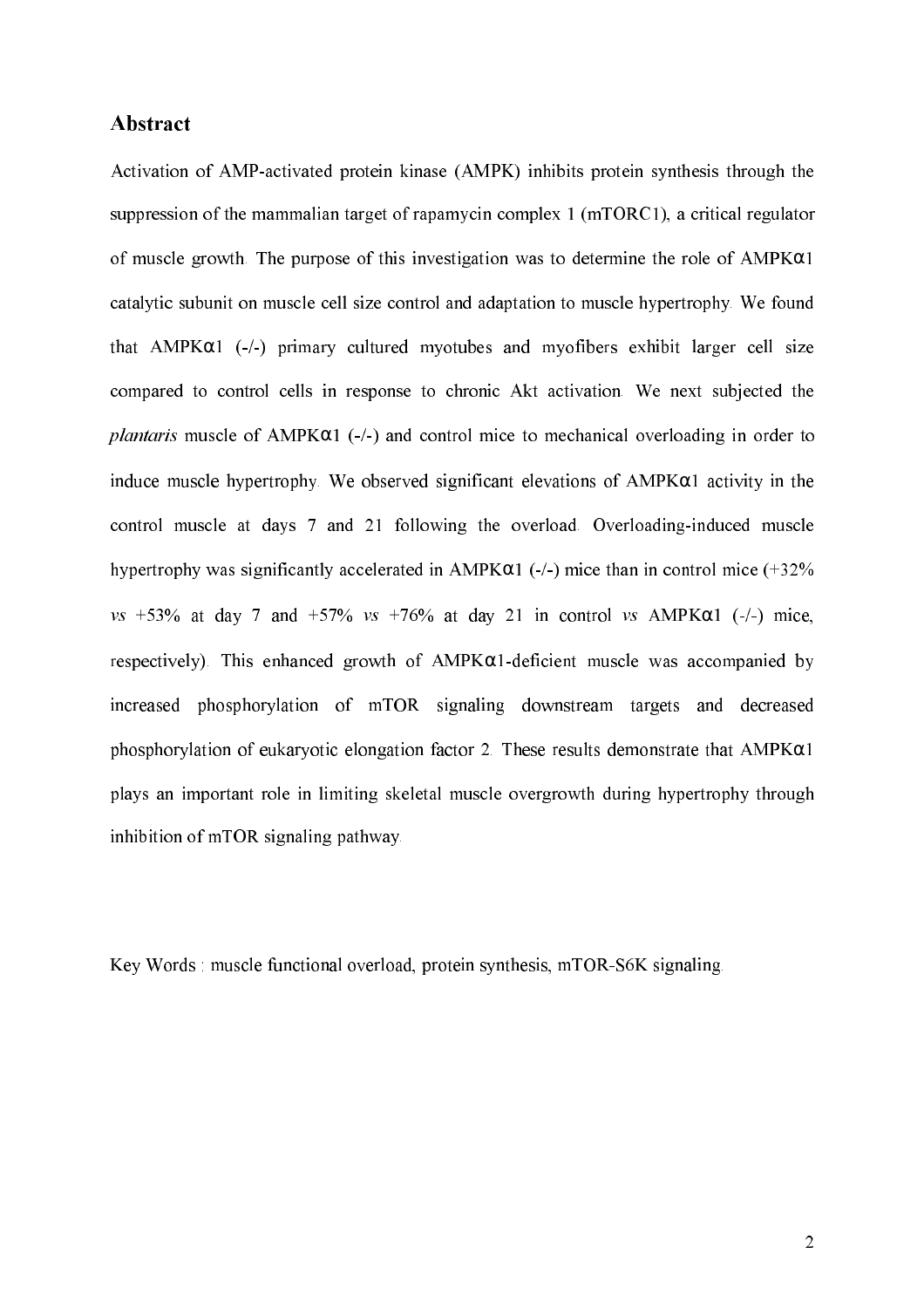#### **Introduction**

The 5'-AMP-activated protein kinase (AMPK) is a sensor of cellular energy homeostasis well conserved in all eukaryotic cells (1). AMPK is activated by metabolic stresses that elevate the AMP/ATP ratio by lowering ATP production following inhibition of mitochondrial oxidative phosphorylation (e.g., metabolic poisons) or increasing ATP consumption (e.g., muscle contraction). Once activated, at the level of the individual cell, AMPK switches on catabolic pathways (such as fatty acid oxidation and glycolysis) and switches off ATP-consuming pathways (such as lipogenesis) with short-term effects on phosphorylation of regulatory proteins and long-term effects on gene expression. Mammalian AMPK is a heterotrimeric enzyme complex consisting of one catalytic subunit ( $\alpha$ ) and two regulatory ( $\beta$  and  $\gamma$ ) subunits and isoforms of all three subunits have been identified ( $\alpha$ 1,  $\alpha$ 2,  $\beta$ 1,  $\beta$ 2,  $\gamma$ 1,  $\gamma$ 2 and  $\gamma$ 3). The phosphorylation of a conserved threonine residue (Thr172) within the kinase domain of the  $\alpha$ -catalytic subunit is absolutely required for AMPK activation. Three upstream kinases have been recently identified and correspond to the tumor suppressor LKB1/STK11 kinase, CaMKK $\beta$  (Ca2+/calmodulin-dependent protein kinase kinase  $\beta$ ) and TAK1 (TGF $\beta$ -activated kinase-1, a member of the mitogen-activated protein kinase kinase family) $(2)$ . Binding of AMP to the y-subunits leads to allosteric activation of AMPK as well as to enhanced phosphorylation of Thr172 by inhibiting its dephosphorylation by protein phosphatase(s) (3). In skeletal muscle, AMPK is activated by multiple stimuli including hypoxia, osmotic stress, endurance exercise and electrically-stimulated contraction (4). AMPK activation causes metabolic changes that assist muscle cells in making chronic adaptations to energy deprivation, such as an increase in oxidative capacity via increased mitochondrial biogenesis, enzyme expression and uptake of nutrients such as glucose and fatty acids. Importantly, some of these metabolic adaptations seem to preferentially occur through the regulation of  $AMPK\alpha2$  but not via  $AMPK\alpha1$  isoform (5-7). These results suggest distinct physiological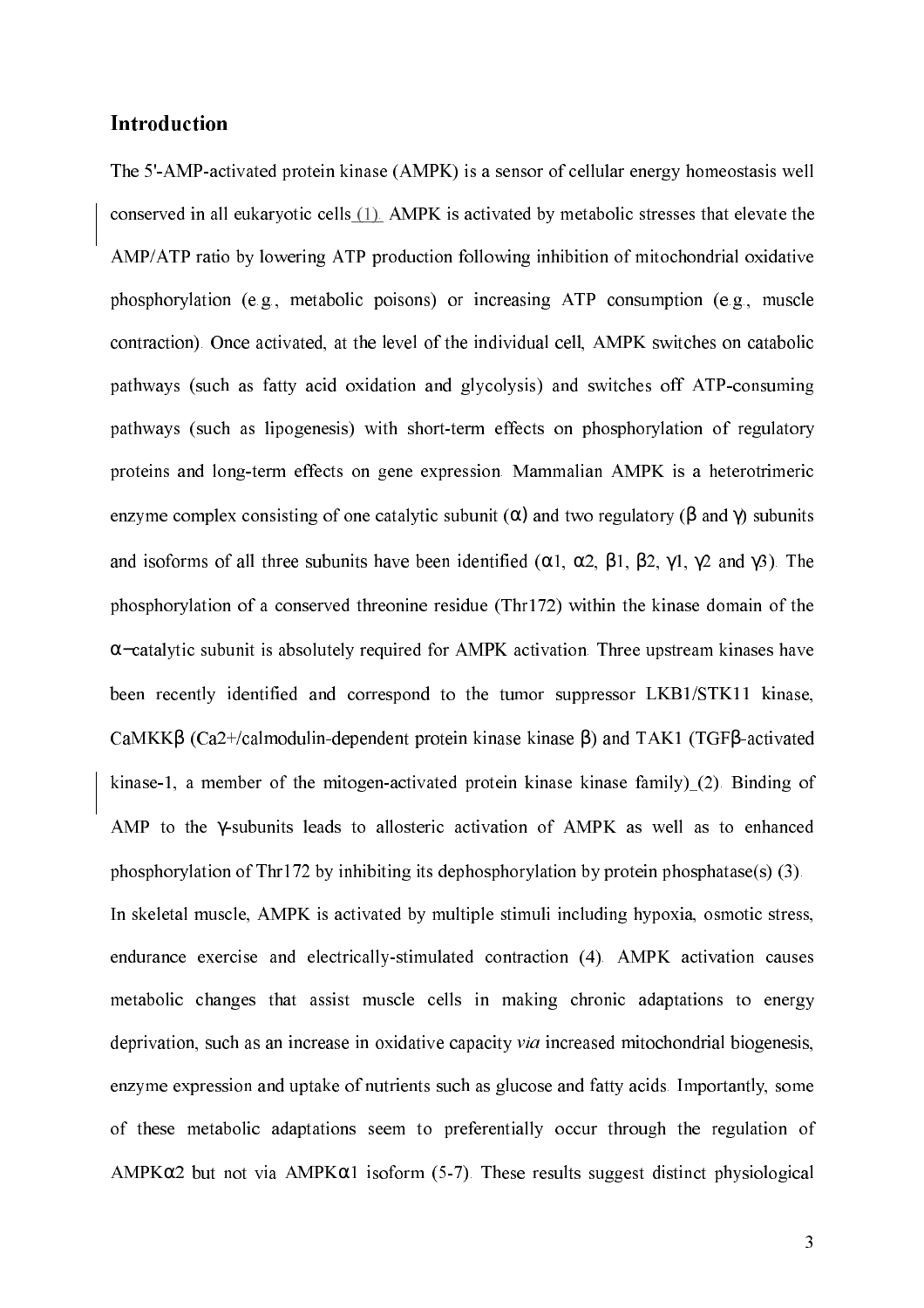roles for  $\alpha$ 1- and  $\alpha$ 2-containing AMPK complexes in the regulation of skeletal muscle adaptations. Activation of the various AMPK complexes may depend on the specificity of upstream kinase for  $\alpha$ -catalytic subunits phosphorylation. Indeed, in LKB1-deficient muscle,  $AMPK\alpha2$  activation is severely blunted whereas  $AMPK\alpha1$  activation is substantially induced in response to contraction, indicating discordant regulation of  $\alpha$ 1- and  $\alpha$ 2-containing AMPK complexes (8). Similar results have been obtained in LKB1-deficient heart in response to ischemia or anoxia (9).

One consequence of endurance exercise training is a partial fiber type transition towards a slow-oxidative phenotype associated with mitochondrial biogenesis but no growth. In contrast, resistance exercise training mainly stimulates muscle protein synthesis and increases muscle fiber volume resulting in hypertrophy. Since protein synthesis can account for up to 30-50% of the cellular energy expenditure, a reduction in protein synthesis seems an efficient mechanism to save energy. Activation of skeletal muscle AMPK during conditions of energetic stress is thought to act as a negative regulator of protein synthesis and may therefore modulate skeletal muscle mass and hypertrophy (10, 11). AMPK activation has been also reported to inhibit protein synthesis associated with hypertrophy in cardiac muscle (12, 13). Several lines of evidence suggest that AMPK reduces both the initiation and the elongation of ribosomal peptide synthesis (14). One potential mechanism is through AMPK-mediated phosphorylation of the eukaryotic elongation factor 2 (eEF-2) kinase at Ser<sup>398</sup> (15), leading to increase Thr<sup>56</sup> phosphorylation and inactivation of eEF2, a key component in protein elongation (16). Another mechanism is linked to the ability of AMPK to block the activation of the mammalian target of rapamycin (mTOR) signaling pathway (10, 17-20). While AMPK is active in response to nutrient deprivation and inactive under nutrient-rich conditions, mTOR is activated in the inverse pattern. mTOR is part of two distinct multiprotein complexes, mTORC1 (containing mTOR, mLST8 and Raptor) which is responsible for cell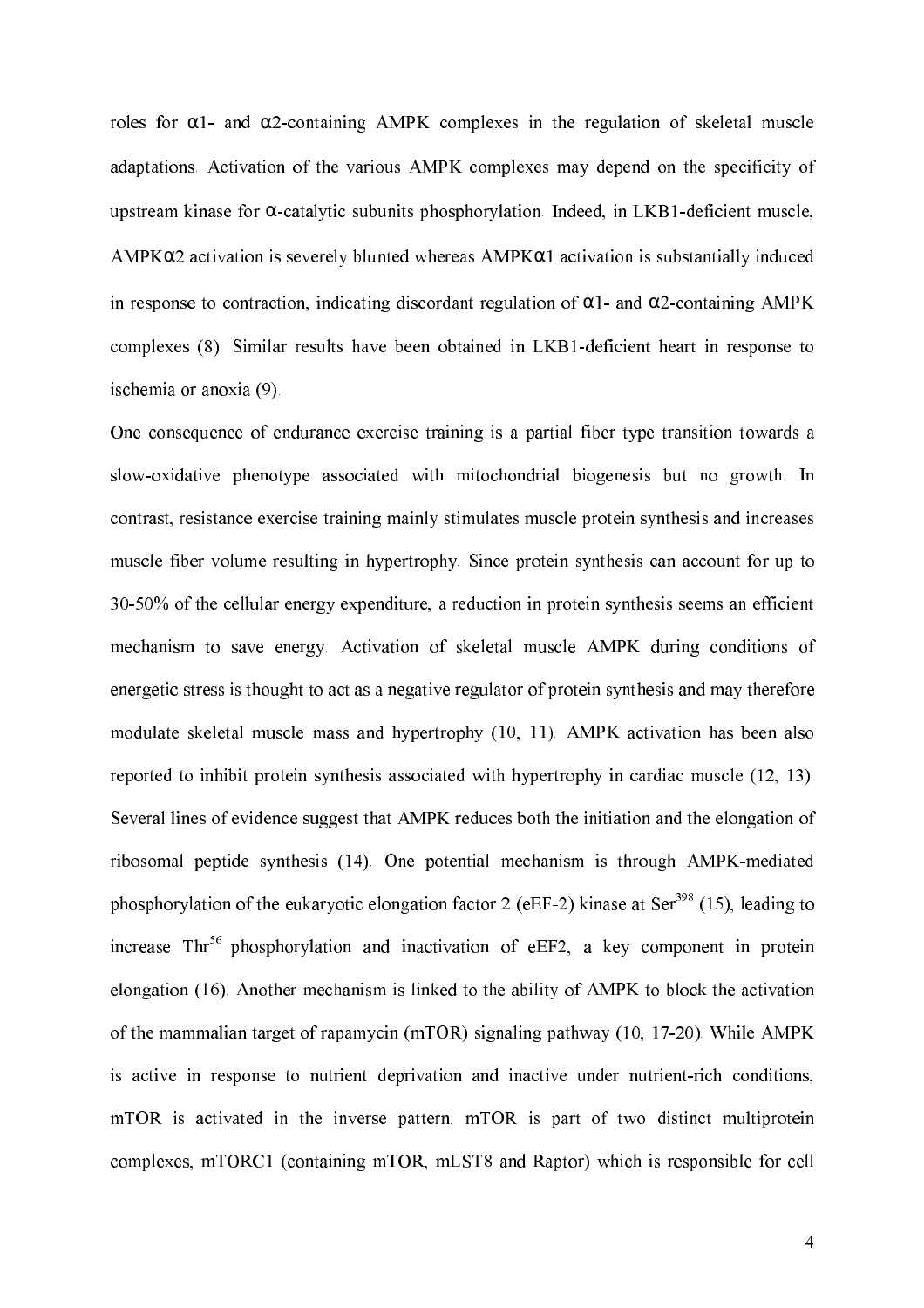growth and mTORC2 (containing mTOR, mLST8, protor and Rictor) which is important in glucose metabolism and cytoskeletal organization (20, 21). mTORC1 is activated in skeletal muscle by a variety of anabolic signals, such as resistance exercise, insulin, growth factors and amino acids, to stimulate protein synthesis and hence muscle cell growth and hypertrophy  $(17, 22, 23)$ . It has been well established that insulin primarily regulates mTOR through PI3K-Akt signaling to stimulate cell growth (20). It was recently shown that Rag GTPases play a primary role in amino acids signaling to mTOR (24). The mTORC1 signaling pathway contains multiple potential sites for regulatory integration with AMPK (10, 25). AMPK phosphorylates and activates the tuberous sclerosis complex 2 (TSC2) kinase, which subsequently inactivates the G-protein Rheb thereby blocking activation of mTOR (25, 26). Recently, it has been shown that AMPK-dependent phosphorylation of Raptor leads also to the inhibition of mTORC1 (27). Skeletal muscle ribosomal S6 kinase (p70S6K) and eukaryotic initiation factor (eIF)-4E binding protein 1 (4E-BP1) are well-characterized downstream components of mTORC1 signaling pathway and phosphorylation of these proteins have been associated with increased muscle mass following hypertrophic stimuli. Conversely, deletion of p70S6K reduces muscle cell size to the same extent as that observed with the mTORC1 inhibitor rapamycin. Interestingly, the suppression of the p70S6K kinases is sufficient to trigger an energy stress response associated with AMPK activation, leading to coordinated changes in cell growth and metabolic rates (28).

A strong negative correlation has been reported between the degree of AMPK phosphorylation and the degree of hypertrophy in overloaded plantaris (PLN) muscles, implicating AMPK as a potentially important negative regulator of overload-induced skeletal muscle hypertrophy (29). AMPK phosphorylation was negatively correlated with the amount of phosphorylated p70S6K at the mTOR-specific Thr<sup>389</sup> residue and it was postulated that AMPK inhibited p70S6K phosphorylation *via* its reported suppression of mTOR pathway (10,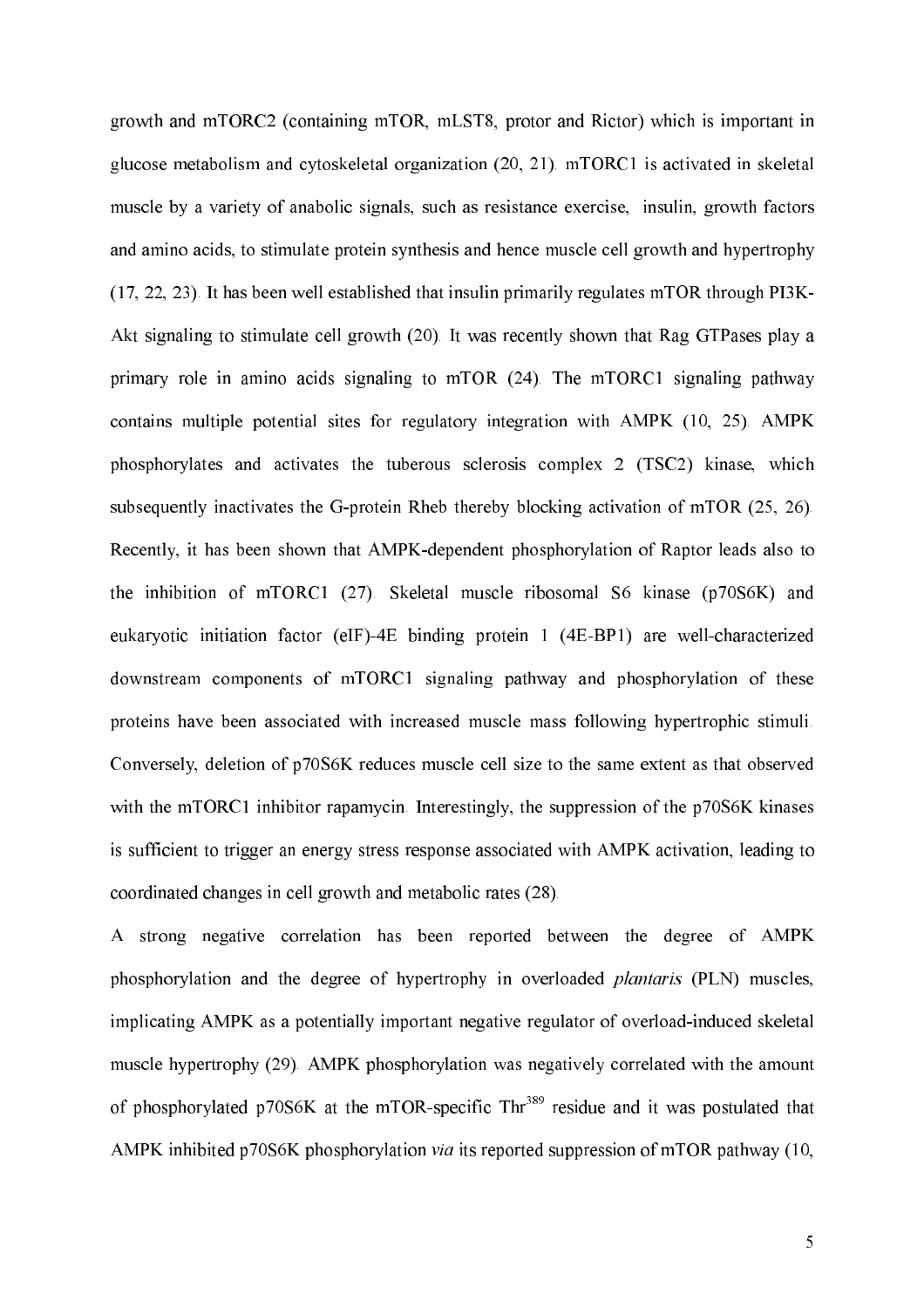28, 30). It has recently been reported that continuous AICAR (5-aminoimidazole-4 $carbonxamide-1-\beta-D-ribofuranoside)$ infusion inhibits overloading-induced muscle hypertrophy (31). Interestingly, McGee et al. have shown that the hypertrophy produced by overload was associated with a marked activation of AMPK $\alpha$ 1 in both WT and LKB1deficient mice and they proposed that  $AMPK\alpha1$  might play an important role in the regulation of skeletal muscle growth (32).

Therefore, the aim of this investigation was to examine the potential role of  $AMPK\alpha1$ catalytic subunit in the size control of muscle cells in unstimulated and in response to hypertrophic stimuli. For this purpose, we analyzed the size of  $AMPK\alpha1$ -deficient muscle cells in response to cell growth stimulation and determined the degree of muscle hypertrophy following muscle overload in  $AMPK\alpha1$ -deficient mice.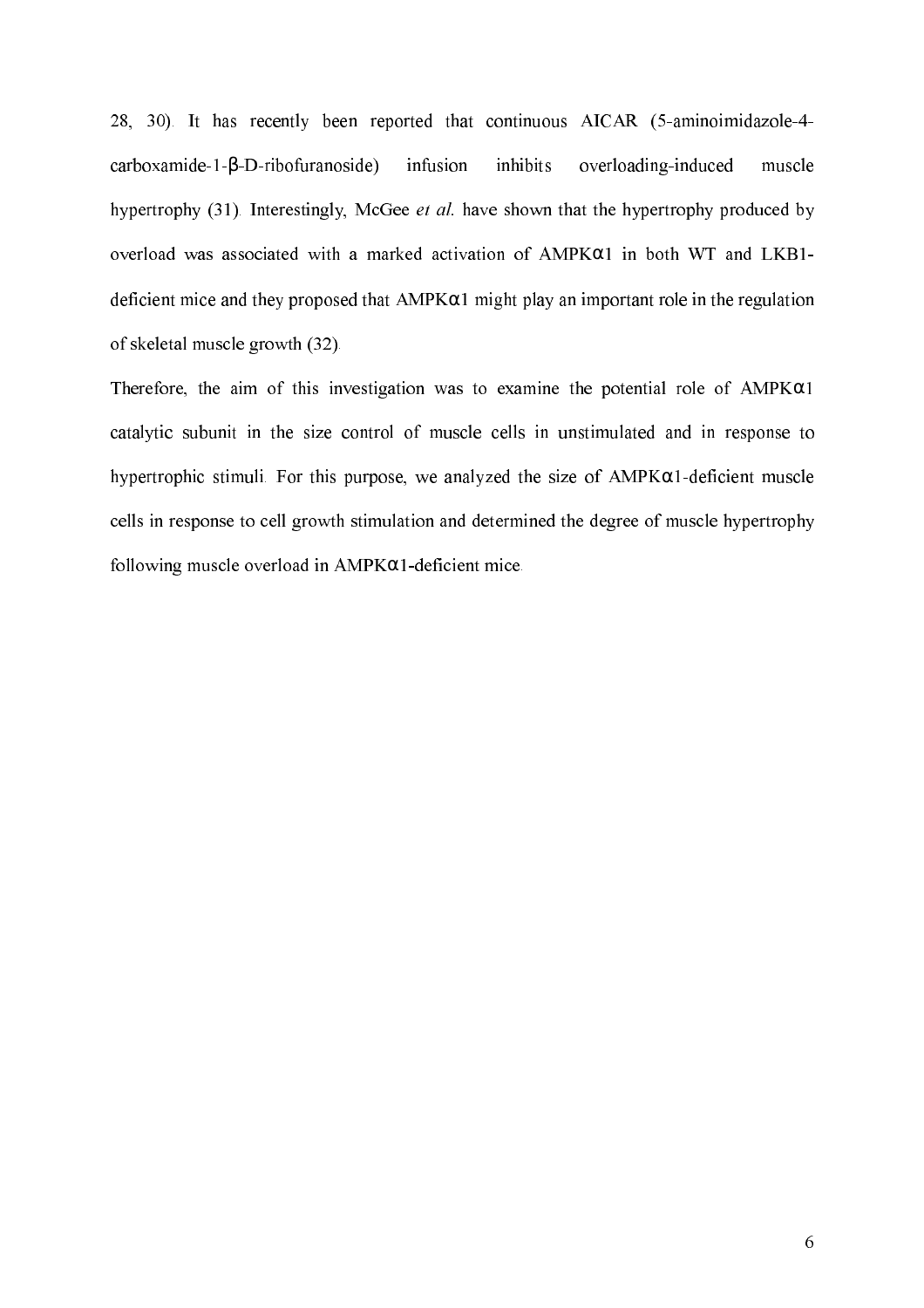#### **Methods**

## **Animals**

The generation of AMPK $\alpha$ 1 (-/-) mice has been described previously (33). AMPK $\alpha$ 1 (-/-) and WT mice (20-26 weeks old) were maintained on a 12h:12h light-dark cycle and received standard rodent chow and water *ad libitum*. Genotyping was performed by PCR using DNA from a tail-piece (forward 5'-AGCACAGTACCTGGTATCTTATAGG-3' and reverse 5'- GGACTTATTACTAAACAGACCTCTG-3' primers for WT allele; forward 5'- ACCAGAAGCGGTGCCGGAAAGCTGG-3' and reverse 5'-TGTAGTCGGTTTATGCAGCAACGAG-3' primers for AMPKα1 deleted allele). All procedures were performed in accordance with the principles and guidelines established by the European Convention for the Protection of Laboratory Animals.

## Cell culture and adenovirus infection

Primary muscle cell cultures were derived from *gastrocnemius* and *tibialis anterior* (TA) muscles of 4-week-old mice as described (34). Myotubes at day 2 of differentiation were infected with an adenovirus expressing GFP or a constitutively active Akt, NH(2)-terminally myristoylation signal-attached Akt  $(MyrAkt)$  (28) at the multiplicity of infection of 75 and incubated for 2 days in DMEM/Ham's F12 medium containing 2% horse serum. Then, brightfield images were taken and analysed using Metamorph software (version 7.04, Molecular Devices). The diameter of at least 400 myotubes was measured at day 4 of differentiation in a region where myonuclei were absent and diameter was constant. Cells were harvested the same day for western blot analysis.

# *In vivo transfection of mouse skeletal muscle by electroporation*

Hyalurodinase (0.4 U) was injected along the TA muscle length and after two hours, animals anaesthetized with xylazine-ketamine were injected with 15 µg of plasmids encoding GFP or  $MyrAkt$ . Electrical pulses were then applied by two stainless steel spatula placed on each side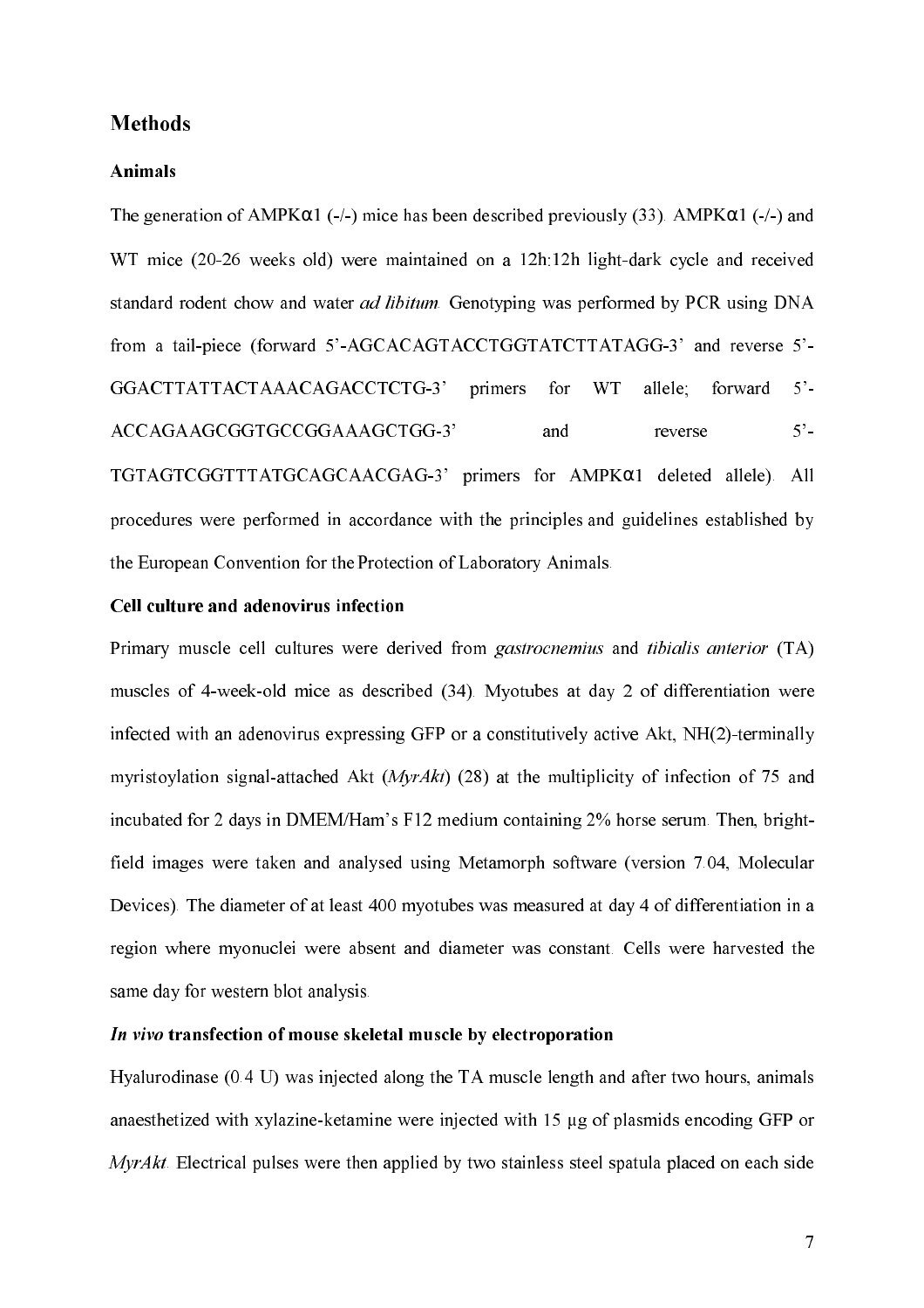of the muscle (130 Volts/cm, 6 pulses, 100 ms interval). Muscles were removed and analyzed 10 days later.

#### Bilateral synergist ablation model

The bilateral synergist ablation model was used to induce hypertrophy of the *plantaris* (PLN) muscle by functional overload in  $AMPK\alpha1$  (-/-) and control mice, as previously described (35). On the day of surgery (D0), animals were anaesthetized with xylazine-ketamine and maintained in the surgical plane. A longitudinal incision on the dorsal aspect of the lower hindlimb was made exposing the *gastrocnemius* muscle. The tendons of the *gastrocnemius* and soleus muscles were isolated and used to guide in the excision of these muscles without disturbing the PLN muscle. The overlying skin was closed using sterile suture and the mice were allowed to recover in a temperature-controlled area prior to being returned to their cages. Animals were monitored for signs of pain or post-operative infection.

#### **Tissue collection**

Animals were anaesthetized with xylazine-ketamine and overloaded TA muscles or transfected PLN muscles of both legs were removed, cleaned and precisely weighed. Muscles were then frozen in liquid nitrogen for protein extraction or in liquid nitrogen-chilled isopentane for preservation of fiber morphology and stored at -80°C until processed.

#### Protein extraction, western blotting and AMPK activity assays

Total protein extracts from PLN muscles and muscle cells samples were obtained as described previously (8). Fifty µg of protein were subjected to SDS-PAGE and transferred to nitrocellulose membrane. Blots were probed with antibodies against total  $AMPK\alpha1$ , AMPKα2 (a kind gift from G. Hardie, University of Dundee, Scotland), phosphorylated forms of eEF2 (Thr56), S6 (Ser235/236), p70S6K (Thr389) and 4E-BP1 (Thr37/46) (Cell Signaling). Measure of AMPK  $\alpha$ 1 and  $\alpha$ 2 activities was performed as described previously (36).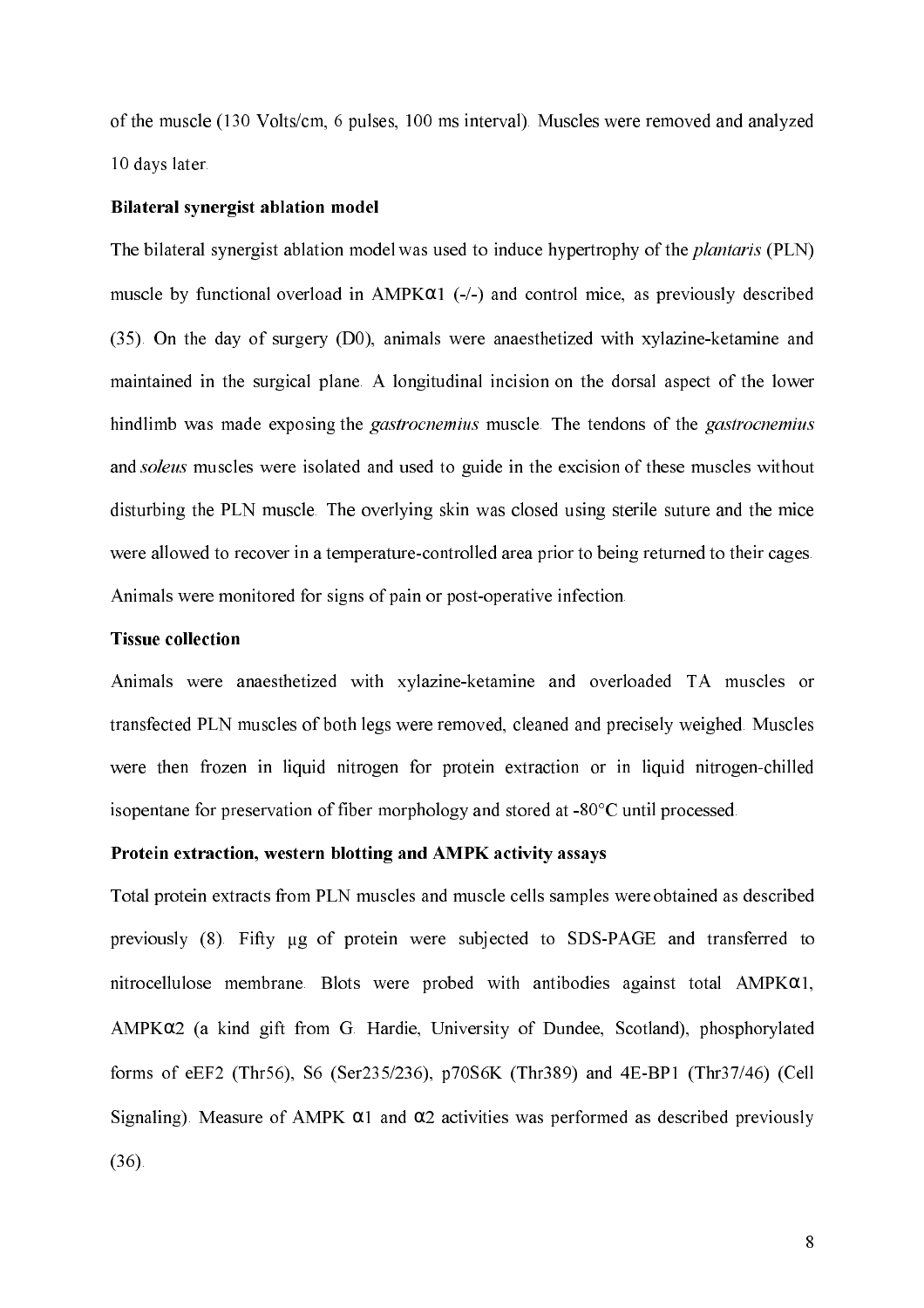#### Immunohistochemistry

Serial transverse sections (12-16 µm thick) were cut from TA and PLN muscles in a cryostat microtome (Leica, Germany) maintained at -25°C and stained with hematoxylin and eosin to visualize tissue morphology. We analyzed fiber size by incubating muscle sections with mouse anti-dystrophin Dys2 (Novocastra) and anti-HA (Roche) antibodies and staining with Hoechst dye. The fiber cross-sectional area (CSA) was determined using Metamorph software (version 7.04, Molecular Devices).

#### **Statistical analysis**

Results are expressed as means  $\pm$  SD. We used Student's t test for unpaired data. Differences were considered significant if  $P \le 0.05$ .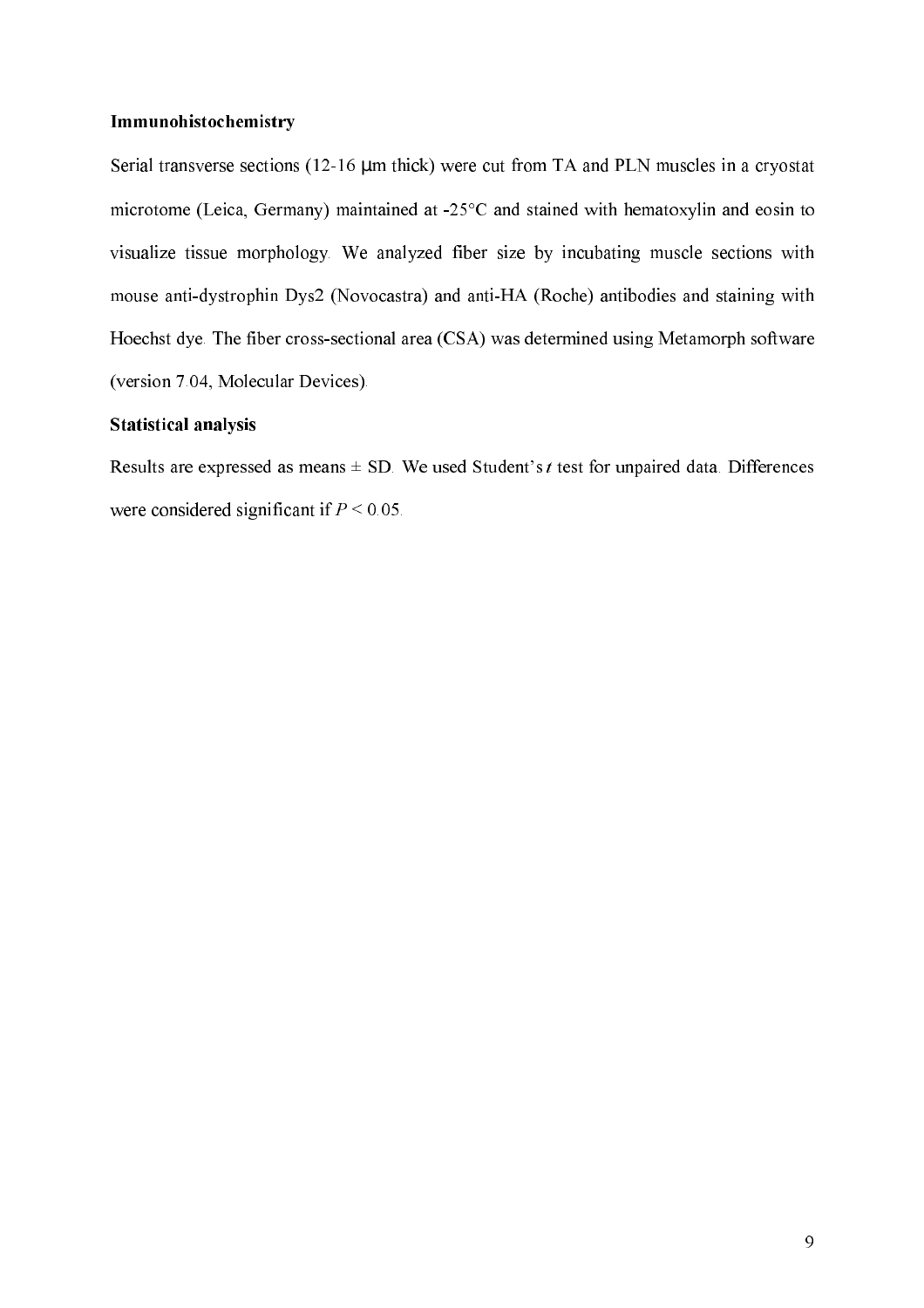#### **Results**

#### Cell size control in ΑΜΡΚα1-deficient muscle cells

In order to examine the role of AMPK $\alpha$ 1 in the control of muscle cell size, we isolated and analyzed primary muscle cells from  $AMPK\alpha1$  (-/-) and control mice. Western blotting analysis revealed that AMPK $\alpha$ 1 protein was undetectable in AMPK $\alpha$ 1 (-/-) myotubes and the levels of AMPK $\alpha$ 2 protein were similar between AMPK $\alpha$ 1 (-/-) and WT myotubes (Figure 1A). The deletion of AMPK $\alpha$ 1 caused a 15% increase in myotube diameter (Figure 1B). Furthermore, myotubes size distribution for AMPK $\alpha$ 1 (-/-) cells showed fewer smalldiameter myotubes and increased number of large-diameter myotubes compared to WT cells (Figure 1C). To evaluate the functional consequence of AMPK deletion on mTOR-pathwaymediated hypertrophy, we introduced WT and  $AMPK\alpha1$  (-/-) muscle cells with an adenovirus expressing  $MyrAkt$ , an established way of activating the mTOR signaling pathway (22, 23). We found that the hypertrophic action of *MyrAkt* was two-fold higher in AMPK $\alpha$ 1 (-/-) myotubes compared to WT cells (Figure 1B). The diameter of myotubes increased significantly by 29% in AMPK $\alpha$ 1 (-/-) cells vs 16% in WT cells. Furthermore, the degree of hypertrophy (determined by the shift on the right of the cumulated percentage of myotube size distribution) was greater for AMPK $\alpha$ 1 (-/-) cells in response to MyrAkt overexpression (Figures 1C). Finally, we observed an increase in  $p70S6K$  phosphorylation  $(+39\%)$  in AMPK $\alpha$ 1 (-/-) myotubes introduced with *MyrAkt*, consistent with a negative action of  $AMPK\alpha1$  on mTOR signaling network (Figure 1D).

#### $MyrAkt$ -induced cell growth in AMPK $\alpha$ 1-deficient muscle

In order to gain further insights into the role of  $AMPK\alpha1$  in the regulation of muscle cell growth in vivo, we transfected  $AMPK\alpha1$  (-/-) and control TA muscles with a plasmid expressing MyrAkt or GFP by electroporation. The hypertrophic action of MyrAkt was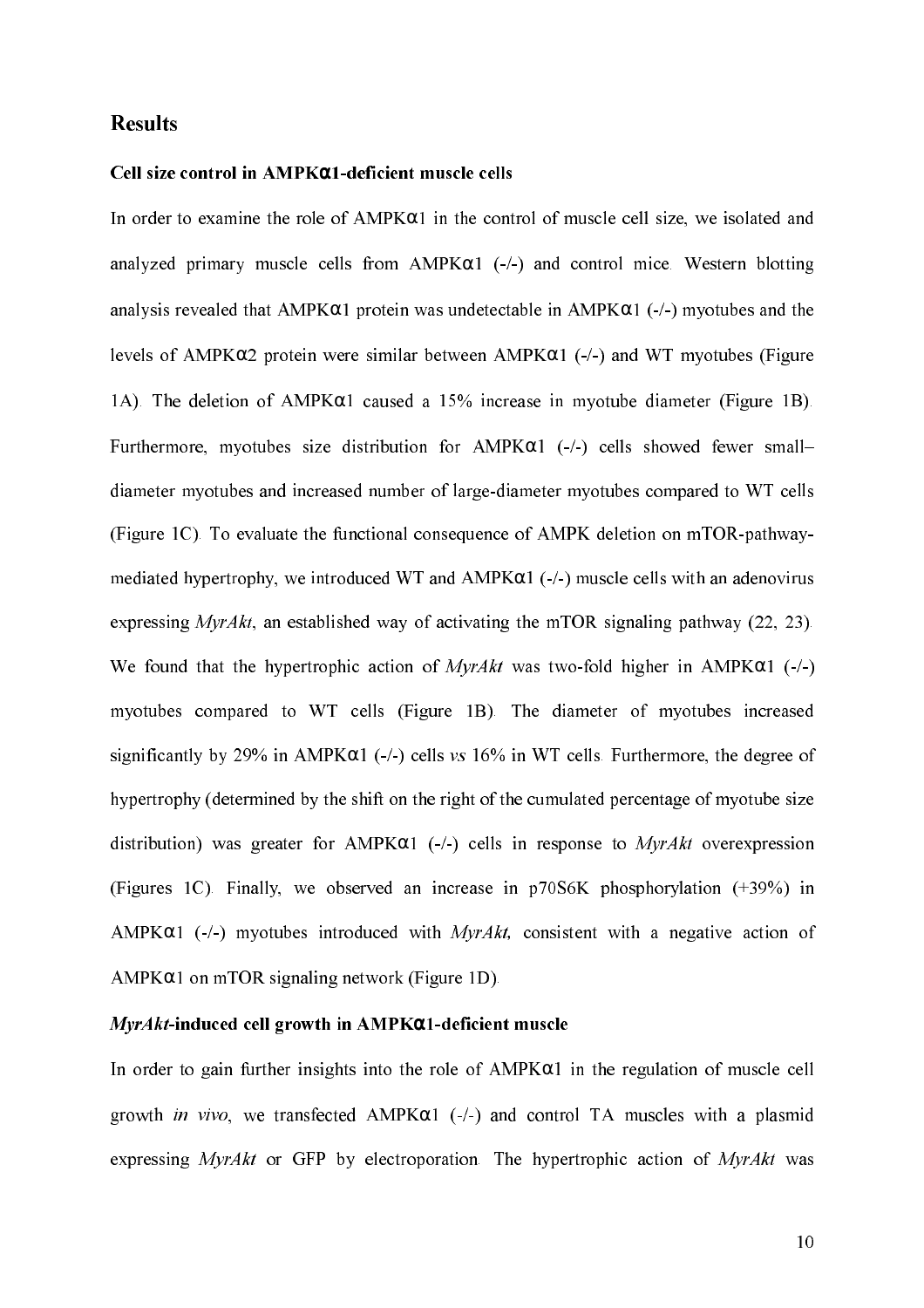significantly higher in  $AMPK\alpha1$  (-/-) skeletal muscle fibers compared to WT fibers (Figure 2). Indeed, the cross sectional area of  $AMPK\alpha1$  (-/-) myofibers increased significantly by 125% compared to 68% for WT myofibers (Figure 2).

#### Changes in AMPK activity and expression following overload-induced hypertrophy

Since robust activation of  $AMPK\alpha1$  has recently been reported during muscle hypertrophy (32), we examined the overloading-induced muscle growth in mice lacking  $AMPK\alpha1$ . Following 7 days of overload,  $AMPK\alpha1$  activity was markedly increased in the PLN of WT mice (+446%; Figure 3A) and remained significantly higher at D21 compared to D0 (+106%; Figure 3A), although it was significantly lower compared to D7 (Figure 3A). Coincidentally, AMPK $\alpha$ 1 expression increased dramatically at D7 (+441%; Figure 4) and at D21 (+336%; Figure 4) in WT mice. In the PLN muscles of the  $AMPK\alpha1$  (-/-) mice,  $AMPK\alpha1$  activity was ablated and only background counts were detected (Figure 3A). The absence of  $AMPK\alpha1$ expression in PLN muscle of  $AMPK\alpha1$  (-/-) mice was confirmed by western blot analysis (Figure 4). Loss of AMPK $\alpha$ 1 resulted in an increase in the basal level of AMPK $\alpha$ 2 activity (Figure 3B). In contrast to AMPK $\alpha$ 1 activity, AMPK $\alpha$ 2 activity was reduced in both WT (-67%; Figure 3B) and AMPK $\alpha$ 1 (-/-) mice at D7 (-65%; Figure 3B). The activity of AMPK $\alpha$ 2 at D21 for both WT and  $AMPK\alpha1$  (-/-) mice returned to a value closed to the basal level of WT mice (Figure 3B). AMPK $\alpha$ 2 expression was unaffected in PLN from AMPK $\alpha$ 1 (-/-) and WT mice at D7, but significantly decreased in  $AMPK\alpha1$  (-/-) mice at D21 (Figure 4).

#### Muscle mass and myofiber size in AMPKa1-deficient mice

The ratio of PLN mass to tibia length was significantly lower in AMPK $\alpha$ 1 (-/-) mice compared to WT mice (Figure 5A). Myofiber size distribution of  $AMPK\alpha1$  (-/-) PLN exhibits increased number of small myofibers and fewer large myofibers compared to WT PLN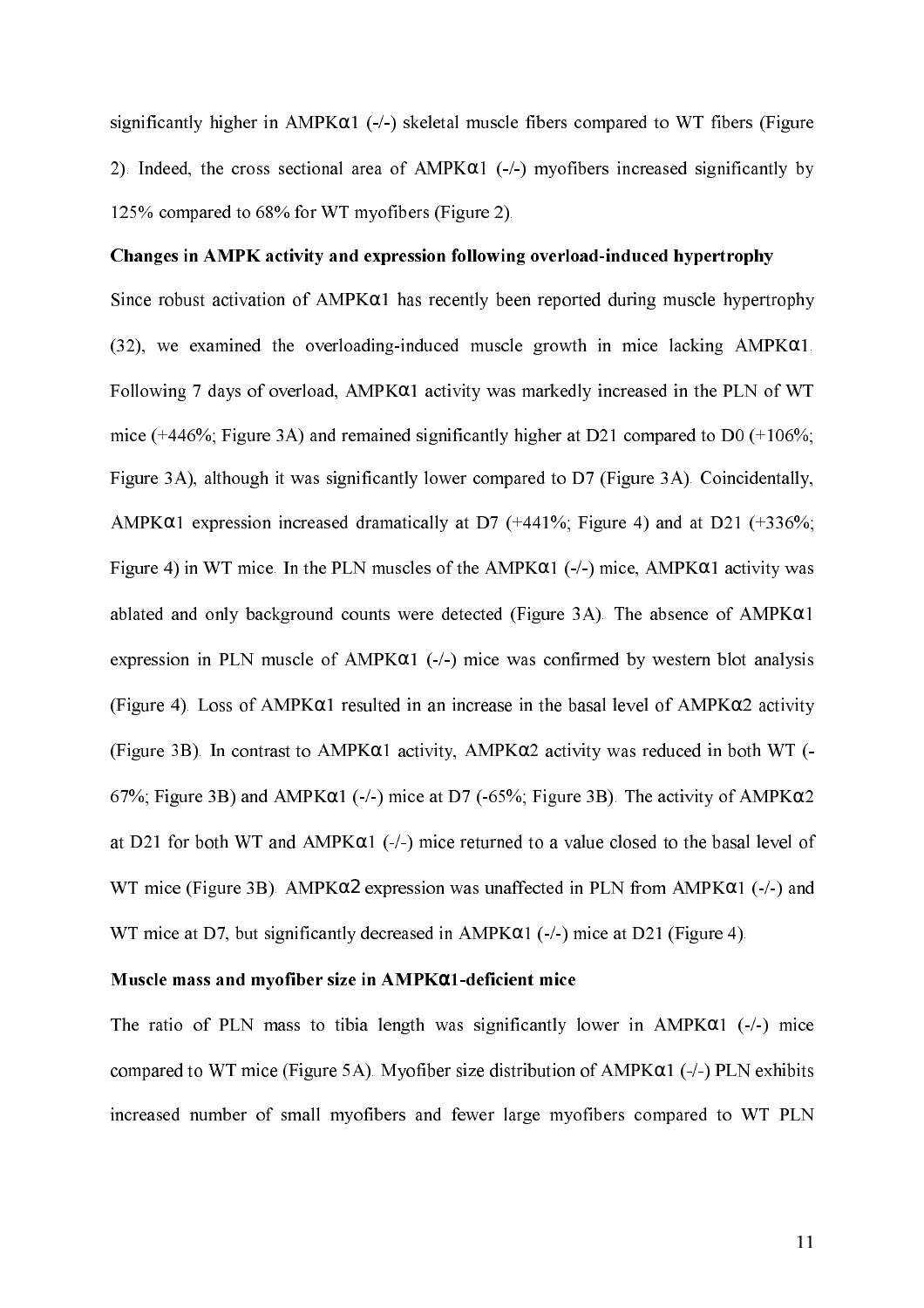(Figures 5B). Morever, the number of nuclei per fiber in  $AMPK\alpha1$  (-/-) mice was smaller (-22%) compared to WT mice  $(P<0.01)$ .

#### Muscle mass and myofiber size following overload-induced hypertrophy

After 7 and 21 days of overload, the degree of muscle hypertrophy (determined by PLN mass to tibia length) produced by bilateral functional overload is more pronounced in AMPK $\alpha$ 1 (-/-) mice than in WT mice (Figure 5A). PLN mass of  $AMPK\alpha1$  (-/-) mice was increased by 53%  $(P<0.01)$  and 76%  $(P<0.01)$  at D7 and D21 respectively, whereas PLN mass of WT mice was significantly increased by 32% ( $P < 0.05$ ) and 57% ( $P < 0.01$ ) during the same period (Figure 5A). The degree of hypertrophy, as determined by the shift of myofibers size distribution between D0 and D7 and between D0 and D21, was more pronounced in  $AMPK\alpha1$  (-/-) mice than in WT mice (Figures 5B and 5C). Furthermore, analysis of myofiber size distribution shows a clear shift to fibers with larger size at D21 compared to D0 and D7 for both  $AMPK\alpha1$  (-/-) and WT mice (Figures 5C and 5D).

#### $mTOR$  signaling in AMPK $\alpha$ 1 (-/-) mice following overload-induced hypertrophy

After 7 days of overload, we observed a significant increase of p70S6K phosphorylation in both WT and  $AMPK\alpha1$  (-/-) mice (Figure 6A). This increase in p70S6K phosphorylation between D0 and D7 was greater for  $AMPK\alpha1$  (-/-) mice compared to WT mice (Figure 6A). In addition, the enhanced phosphorylation p70S6K (Figure 6A) was still present at D21 in  $AMPK\alpha1$  (-/-) mice, whereas it returned to basal level in WT mice (Figure 6A). Consequently, phosphorylation of  $p70S6K$  was significantly higher in AMPK $\alpha$ 1 (-/-) mice compared to WT mice at D21. Following 7 and 21 days of overload, phosphorylation of S6 was also significantly increased in  $AMPK\alpha1$  (-/-) and WT mice (Figure 6A). The deletion of AMPK $\alpha$ 1 caused an enhanced increase in 4E-BP1 phosphorylation at D7 ( $P \le 0.001$ ) and D21  $(P=0.051)$  (Figure 6B). Finally, phosphorylation of eEF2 was significantly higher in  $AMPK\alpha1$  (-/-) mice compared to WT mice at D0 (Figure 6B). Furthermore, we observed a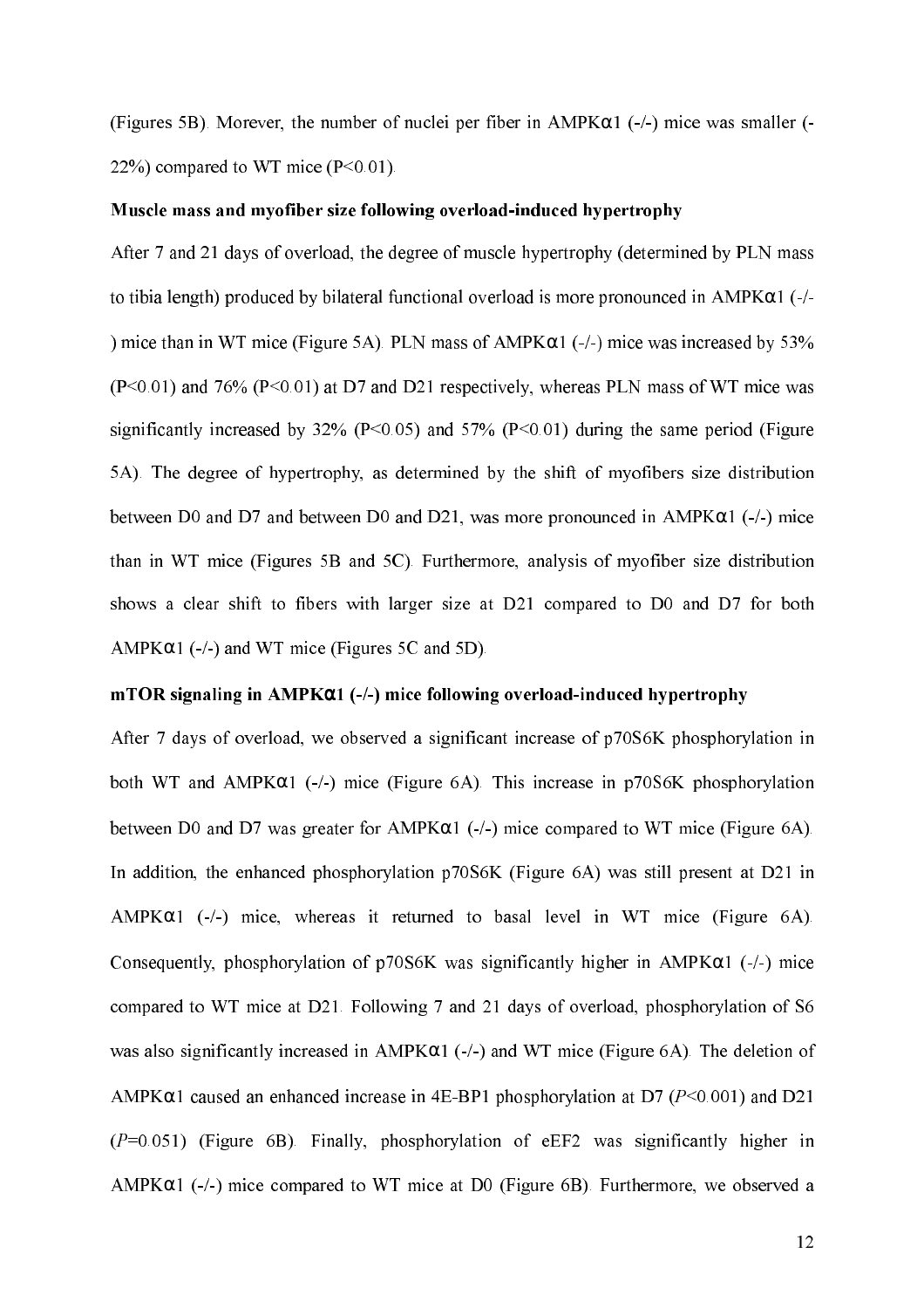significant increase in phosphorylation of eEF2 in response to 21 days of overload in WT mice (Figure 6B), whereas phosphorylation of eEF2 significantly decreased in AMPK $\alpha$ 1 (-/-) mice (-59%; P<0.01; Figure 6B).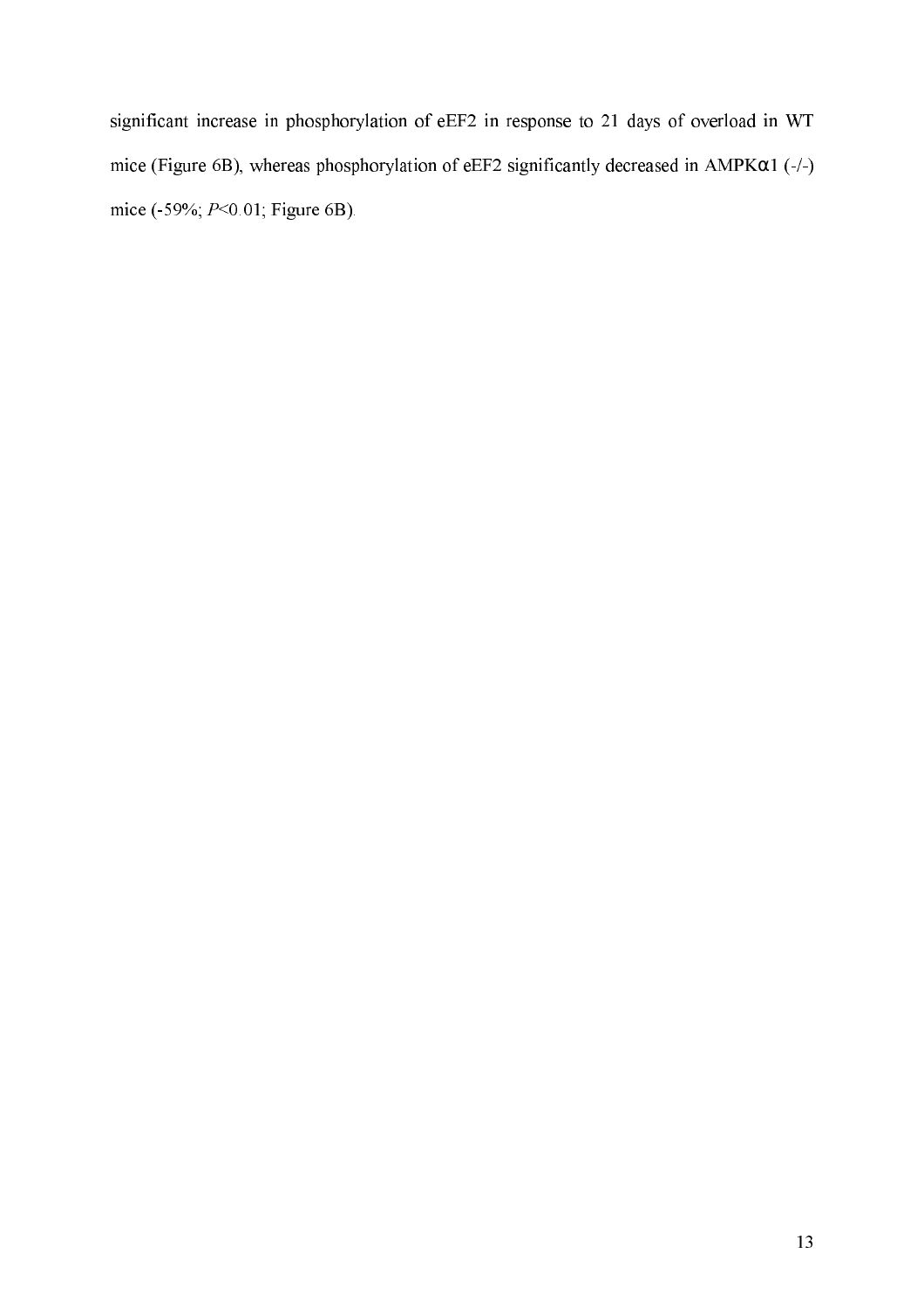#### **Discussion**

The major aim of this study was to investigate the role of  $AMPK\alpha1$  in the control of muscle cell size and growth. Previous studies have demonstrated that AMPK integrates fuel sensing with cell growth control and contributes to the atrophic adaptations of p70S6K-deficient muscle (28). Here, we show that the size of  $AMPK\alpha1$ -deficient myotubes is larger than  $AMPK\alpha1$ -expressing control cells, demonstrating a unique role for  $AMPK\alpha1$  in the control of cell size. However unexpectedly, the mass of PLN muscle in basal state was significantly lower in  $AMPK\alpha1$  (-/-) mice compared to WT mice. One potential reason for this lower muscle mass in  $AMPK\alpha1$  (-/-) mice is a reduced ATP production, thus providing less energy for protein synthesis and growth. However, this should not be the case in cultured  $AMPK\alpha1$  $(-/-)$  myotubes as their size is larger than AMPK $\alpha$ 1-expressing control myotubes. Interestingly, the role for  $AMPK\alpha1$  isoform in the control of muscle energy balance has been recently challenged and data obtained from LKB1-deficient muscles suggest that skeletal muscle metabolic adaptation is rather dependent on  $AMPK\alpha2$  than on  $AMPK\alpha1$  activation  $(32)$ . Furthermore, we previously reported that the lack of AMPK $\alpha$ 2 isoform was associated with a lower ATP content in skeletal muscle (33), indicating that remaining  $AMPK@1$ isoform was not able to compensate for the loss of  $AMPK\alpha2$  isoform to maintain muscle energy balance. Lastly, it should be also noted that in AMPK $\alpha$ 1 (-/-) PLN muscle, AMPK $\alpha$ 2 activity is increased compared to WT muscle in the basal state, resulting probably in a compensatory response for ATP production. Another hypothesis for the lower basal PLN mass in AMPK $\alpha$ 1 (-/-) mice is a role for satellite cells that are partly responsible for postnatal muscle growth (37, 38). Although AMPK function in satellite cells has not been investigated yet, an impaired or reduced satellite cell proliferation in the absence of  $AMPK\alpha1$ , as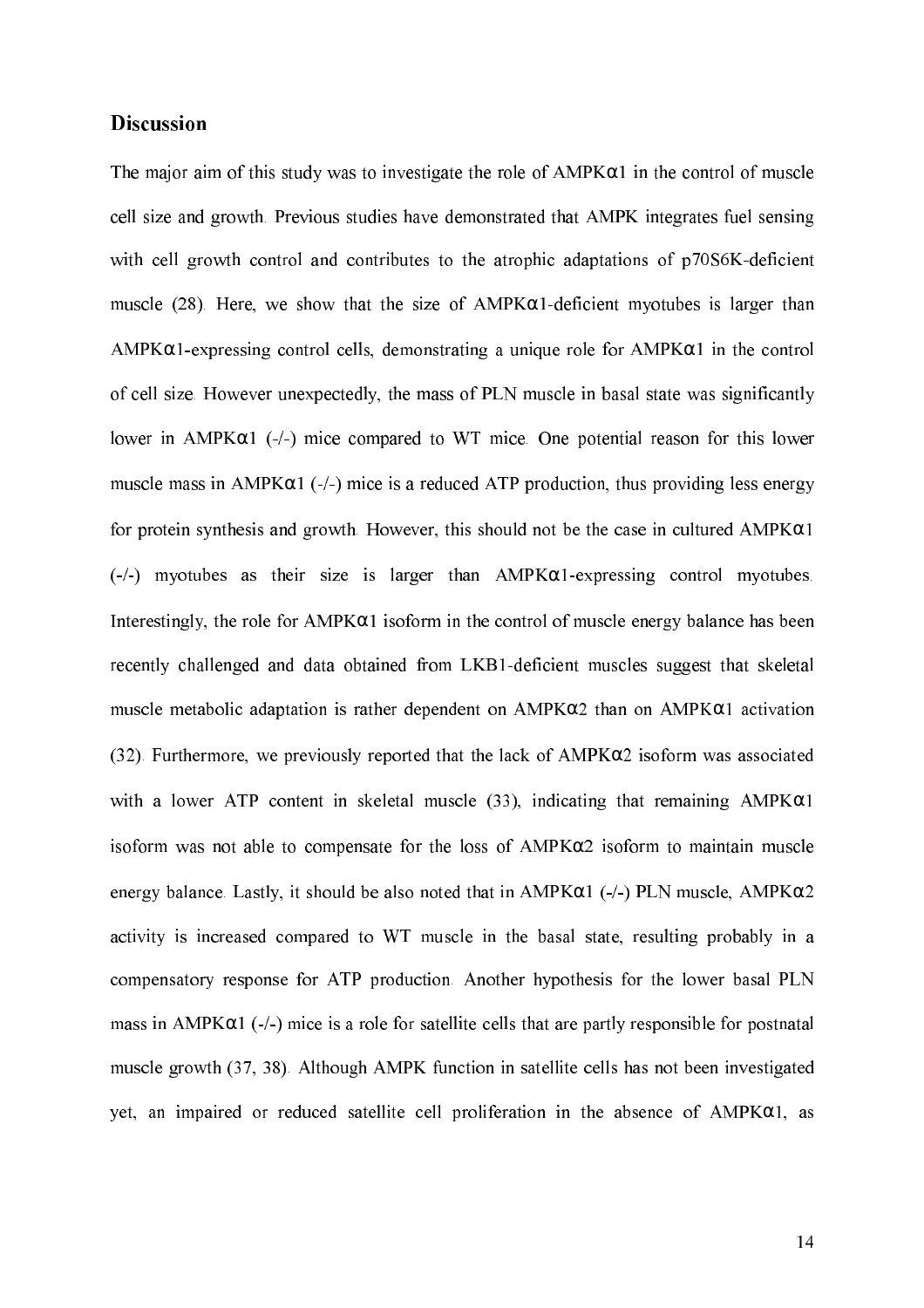illustrated by the lower number of nuclei per fiber in  $AMPK\alpha1$  (-/-) PLN muscle, might explain this unexpected result (39).

Recent evidence supports the existence of distinct regulatory pathways and functions for  $AMPK\alpha1$  and  $AMPK\alpha2$  isoforms. The overloading-induced hypertrophy is associated with a significant increase in  $AMPK\alpha1$  expression and activity in WT muscle, whereas the activity of AMPK $\alpha$ 2 is reduced at D7 and returns close to basal value at D21 for both WT and AMPK $\alpha$ 1 (-/-) muscles. This marked activation of AMPK $\alpha$ 1 following 7 and 21 days of chronic overload has been suggested to limit muscle mass growth  $(32)$ . AMPK $\alpha$ 2 appears to be preferentially activated in response to acute exercise (40-46) or by endurance training program (47) whereas low intensity contraction stimulation activates  $AMPK\alpha1$  in skeletal muscle (48). Interestingly, it has been shown that only  $AMPK\alpha1$  activation is required for stimulation of glucose uptake by twitch contraction (49). In this condition, AMPK $\alpha$ 1 activation was not accompanied by an increase in AMP level and AMP/ATP ratio, suggesting that AMPK $\alpha$ 1 activation induced by low-intensity contraction is regulated by an AMPindependent (48) and/or LKB1-independent mechanism. Accordingly, LKB1 appears to be essential for AMPK $\alpha$ 2 activity in different muscle types whereas AMPK $\alpha$ 1 activity is only partially affected in LKB1-deficient skeletal muscle (8, 32). Recently, it has been demonstrated that skeletal muscle hypertrophy is normal in response to chronic mechanical overload in the absence of LKB1 due to significant increase in the activation of the AMPK $\alpha$ 1 isoform (32). One mechanism for AMPK $\alpha$ 1 activation could be through the Ca<sup>2+</sup>/calmodulindependent protein kinase kinases (CaMKKs) and the TGFβ-activated protein kinase (TAK-1)  $(32)$ .

In the present study, we provide genetic evidence for a negative role for  $AMPK\alpha1$  in the control of mTOR signaling and growth in muscle cells. The hypertrophic action of  $MyrAtt$ , an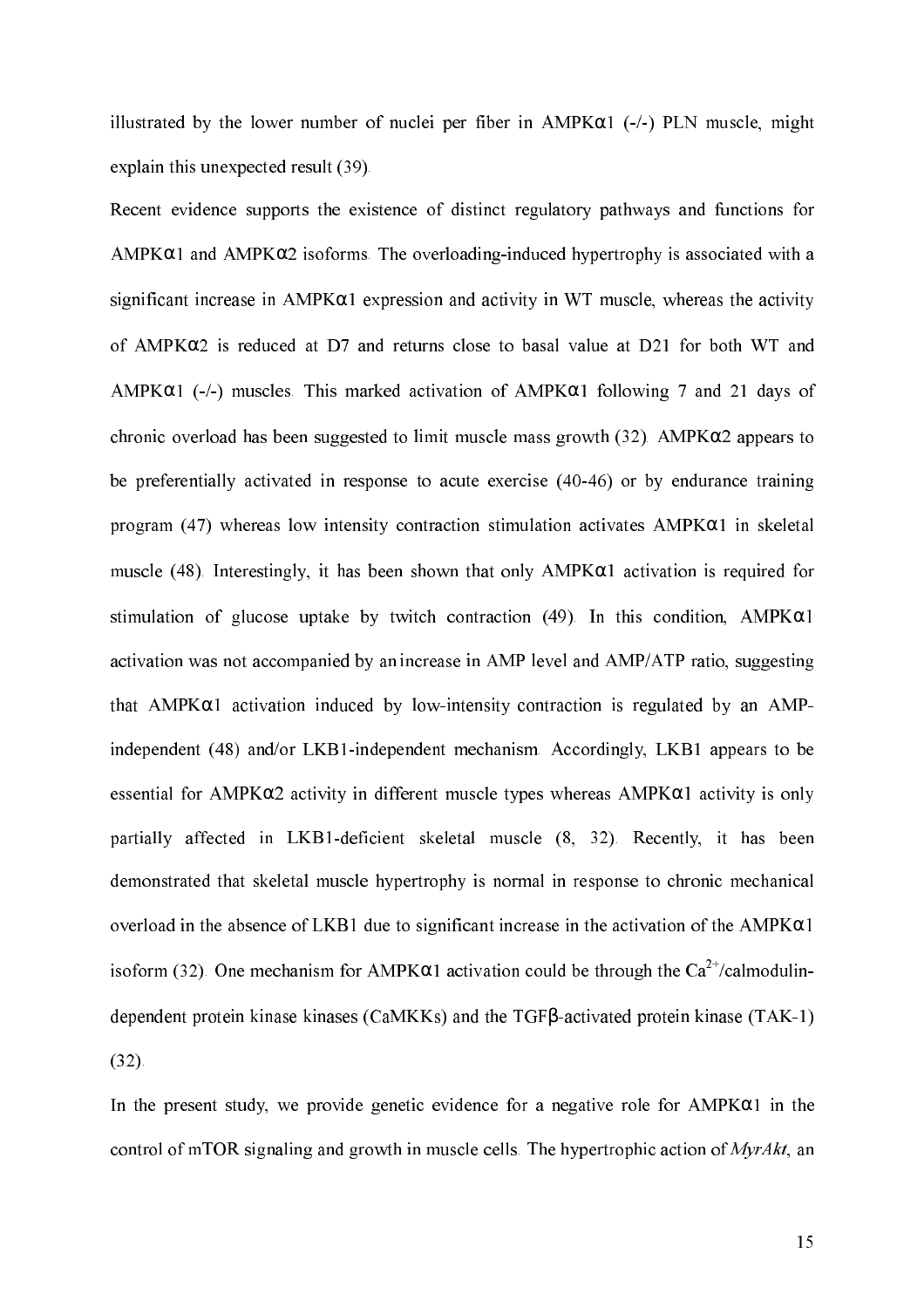effector known to stimulate skeletal muscle protein synthesis through activation of mTOR signaling, was enhanced in primary cultured myotubes and myofibers deleted for  $AMPK\alpha1$ . However, the effect of rapamycin or Torin1 (potent allosteric mTORC1 inhibitors) in  $AMPK\alpha1$ -deficient muscle would bring additional evidence for a negative role on mTOR signaling. We also show that muscle hypertrophy produced by functional overload is greater in mice deleted for AMPK $\alpha$ 1 catalytic subunit compared to WT mice. A strong correlation between increased AMPK activity in the PLN muscle from old rats and impaired overloadinduced skeletal muscle hypertrophy has been recently reported (29). AMPK phosphorylation was negatively correlated with the amount of p70S6K phosphorylated at the mTOR-specific Thr<sup>389</sup> residue in response to 7 days of chronic overload, supporting the notion that AMPK inhibited p70S6K phosphorylation in skeletal muscle via suppression of mTOR (10, 30). Conversely, enhanced hypertrophy in  $AMPK\alpha1$  (-/-) muscle is associated with higher activation of mTORC1 signaling pathway, as determined by increased phosphorylation of p70S6K and 4E-BP1 at D7 and D21. These results are in accordance with studies showing the importance of mTOR-p70S6K signaling and 4E-BP1 phosphorylation in the hypertrophic response of chronically-overloaded muscle (17, 19, 30). In addition, we observed a decrease in eEF2 phosphorylation in AMPK $\alpha$ 1 (-/-) muscle following 7 and 21 days of overload, indicating an improvement of protein elongation. Thus, in the absence of  $AMPK\alpha1$ , unphosphorylated (active) eEF2 levels are higher in response to chronic overload with a parallel increase in mTORC1 signaling leading to a greater muscle hypertrophy. Hence,  $AMPK\alpha1$  behaves as a negative effector required to limit mTORC1 activity and to inhibit overgrowth of skeletal muscle in response to hypertrophic stimuli.

In conclusion, we demonstrate an essential role for  $AMPK\alpha1$  in the adaptation of skeletal muscle growth to hypertrophy. The major new findings of this study are as follows: (1) muscle cells hypertrophy in vitro and in vivo is more pronounced in mice deleted for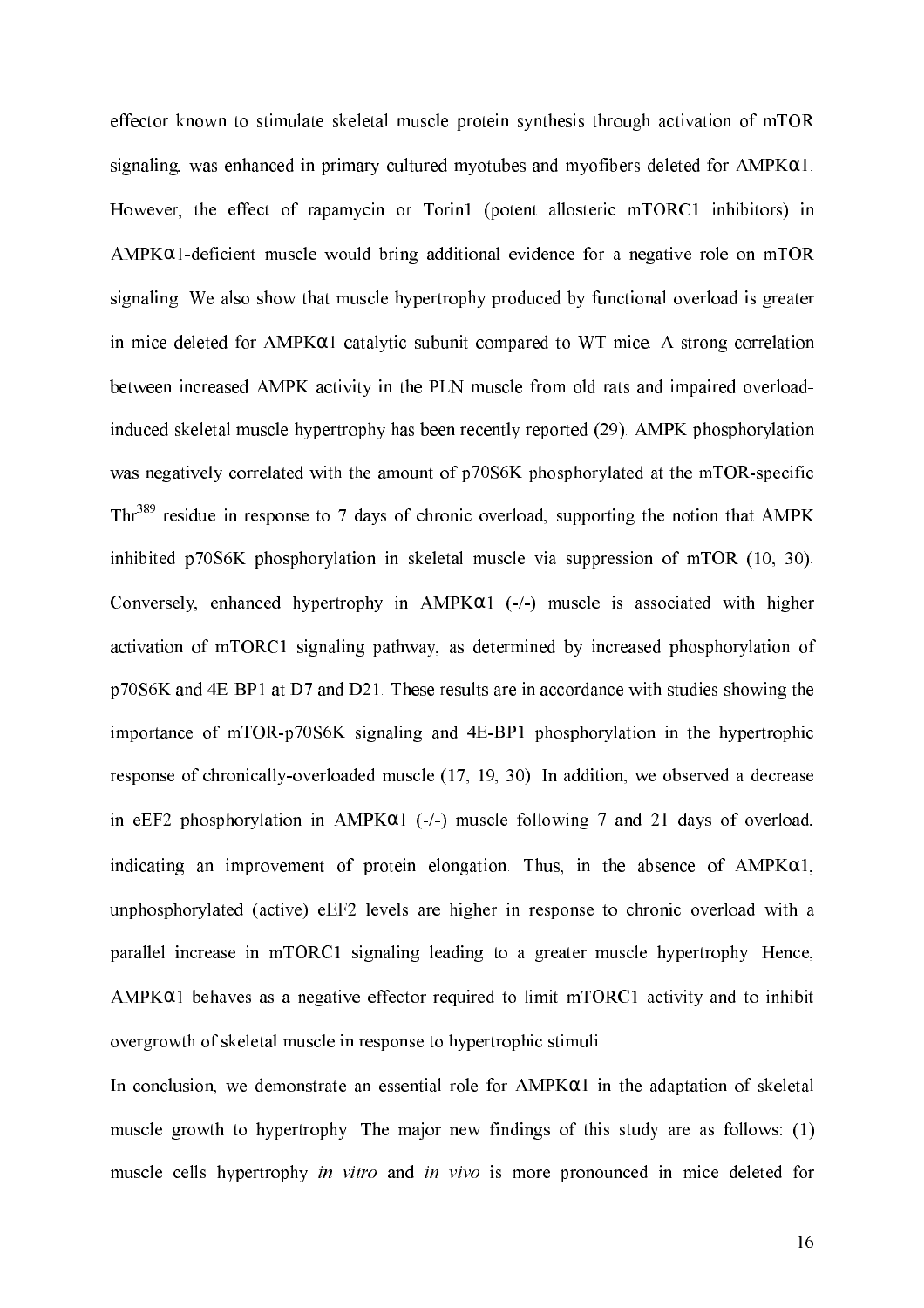AMPK $\alpha$ 1 catalytic subunit compared to control mice; (2) phosphorylation of mTORC1 signaling downstream targets, controlling protein synthesis, is enhanced in the absence of  $AMPK\alpha1$  following chronic overload and is associated with a greater muscle hypertrophy. Our study provides important knowledge on the role of AMPK in the molecular mechanisms underlying the cell size control that may open new avenues of intervention against age-related skeletal muscle atrophy. Although resistance training can increase muscle size and strength, the myogenic response to exercise and the capacity for muscle hypertrophy in older humans is limited. The prevention of sarcopenia, which is the consequence of a reduction of protein synthesis and an increase in muscle protein degradation, would provide an obvious clinical benefit.

### Acknowledgments

This work was supported by the European Union FP6 program (EXGENESIS Integrated Project LSHM-CT- 2004-005272), ANR (Agence Nationale de la Recherche) and AFM (Association Française contre les Myopathies). KS is supported by the UK Medical Research Council and Diabetes UK and by the companies (AstraZeneca, Boehringer-Ingelheim, GlaxoSmithKline, Merck & Co. Inc, Merck KGaA and Pfizer).

The technical assistance of Charlotte Lahoute and Véronique Fauveau is gratefully acknowledged. We thank Grahame Hardie, University of Dundee, for providing  $AMPK\alpha1$ and  $\alpha$ 2 antibodies.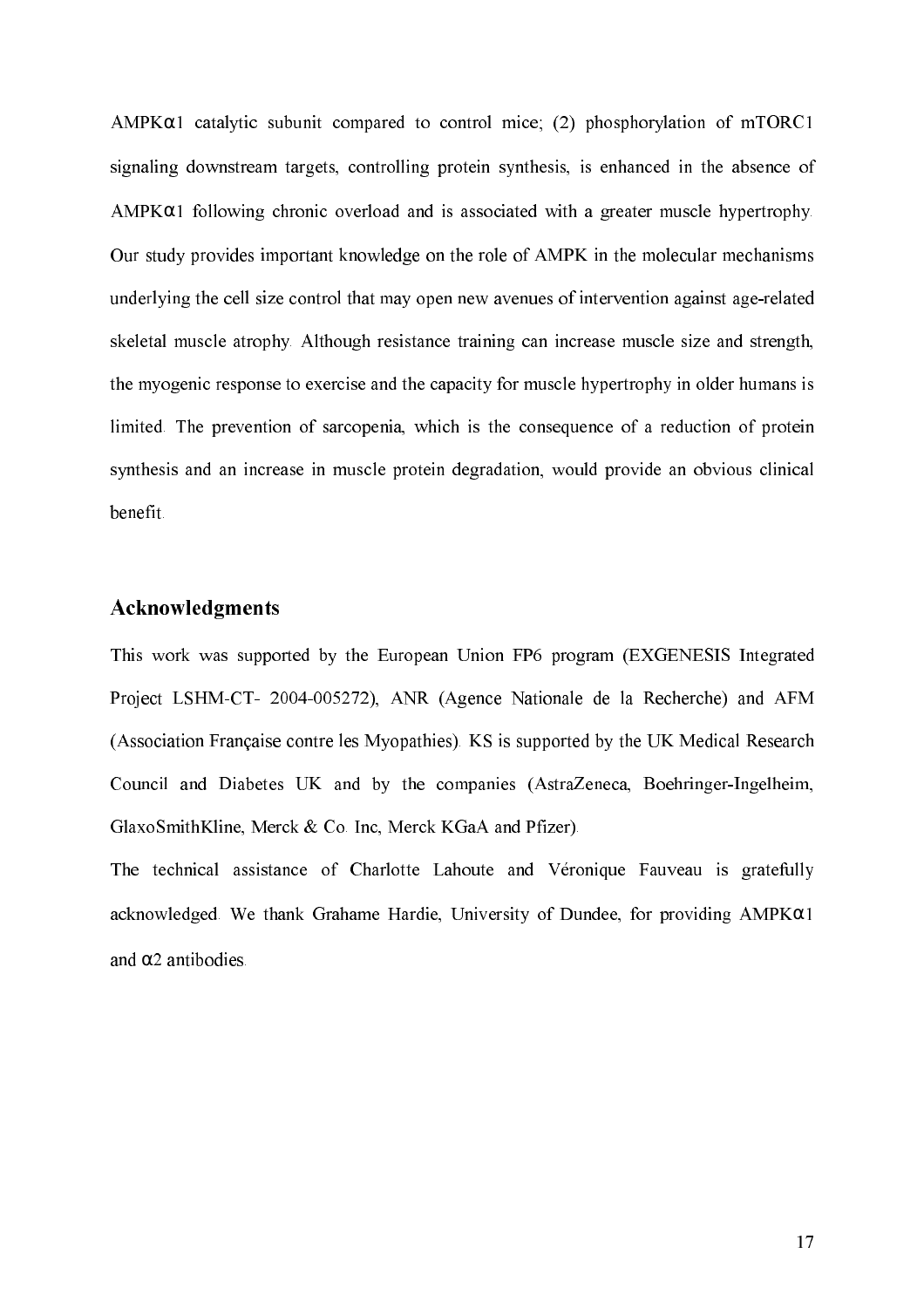# **References**

- Viollet, B., Mounier, R., Leclerc, J., Yazigi, A., Foretz, M., and Andreelli, F. (2007)  $1<sub>1</sub>$ Targeting AMP-activated protein kinase as a novel therapeutic approach for the treatment of metabolic disorders. Diabetes & metabolism 33, 395-402
- $\overline{2}$ . Jorgensen, S. B., and Rose, A. J. (2008) How is AMPK activity regulated in skeletal muscles during exercise? Front Biosci 13, 5589-5604
- Sanders, M. J., Ali, Z. S., Hegarty, B. D., Heath, R., Snowden, M. A., and Carling, D.  $3<sub>1</sub>$ (2007) Defining the mechanism of activation of AMP-activated protein kinase by the small molecule A-769662, a member of the thienopyridone family. The Journal of biological chemistry 282, 32539-32548
- Hardie, D. G., and Sakamoto, K. (2006) AMPK: a key sensor of fuel and energy status  $\overline{4}$ . in skeletal muscle. Physiology (Bethesda) 21, 48-60
- Jorgensen, S. B., Viollet, B., Andreelli, F., Frosig, C., Birk, J. B., Schierling, P.,  $5<sub>1</sub>$ Vaulont, S., Richter, E. A., and Wojtaszewski, J. F. (2004) Knockout of the alpha2 but not alpha1 5'-AMP-activated protein kinase isoform abolishes 5-aminoimidazole-4carboxamide-1-beta-4-ribofuranosidebut not contraction-induced glucose uptake in skeletal muscle. The Journal of biological chemistry 279, 1070-1079
- 6. Jorgensen, S. B., Nielsen, J. N., Birk, J. B., Olsen, G. S., Viollet, B., Andreelli, F., Schierling, P., Vaulont, S., Hardie, D. G., Hansen, B. F., Richter, E. A., and Woitaszewski, J. F. (2004) The alpha2-5'AMP-activated protein kinase is a site 2 glycogen synthase kinase in skeletal muscle and is responsive to glucose loading. Diabetes 53, 3074-3081
- Jorgensen, S. B., Treebak, J. T., Viollet, B., Schjerling, P., Vaulont, S., Wojtaszewski,  $7<sub>1</sub>$ J. F., and Richter, E. A. (2007) Role of AMPKalpha2 in basal, training-, and AICARinduced GLUT4, hexokinase II, and mitochondrial protein expression in mouse muscle. Am J Physiol Endocrinol Metab 292, E331-339
- 8. Koh HJ, Arnolds DE, Fujii N, Tran TT, Rogers MJ, Jessen N, Li Y, Liew CW, Ho RC, Hirshman MF, Kulkarni RN, Kahn CR, Goodyear LJ. (2006) Skeletal muscleselective knockout of LKB1 increases insulin sensitivity, improves glucose homeostasis, and decreases TRB3. Mol Cell Biol. 26, 8217-8227
- Sakamoto, K., Zarrinpashneh, E., Budas, G. R., Pouleur, A. C., Dutta, A., Prescott, A.  $9<sub>1</sub>$ R., Vanoverschelde, J. L., Ashworth, A., Jovanovic, A., Alessi, D. R., and Bertrand, L. (2006) Deficiency of LKB1 in heart prevents ischemia-mediated activation of AMPKalpha2 but not AMPKalpha1. Am J Physiol Endocrinol Metab 290, E780-788
- 10. Bolster, D. R., Crozier, S. J., Kimball, S. R., and Jefferson, L. S. (2002) AMPactivated protein kinase suppresses protein synthesis in rat skeletal muscle through down-regulated mammalian target of rapamycin (mTOR) signaling. The Journal of biological chemistry 277, 23977-23980
- Nader, G. A., Hornberger, T. A., and Esser, K. A. (2002) Translational control: 11. implications for skeletal muscle hypertrophy. Clin Orthop Relat Res, S178-187
- Chan, A. Y., Soltys, C. L., Young, M. E., Proud, C. G., and Dyck, J. R. (2004) 12. Activation of AMP-activated protein kinase inhibits protein synthesis associated with hypertrophy in the cardiac myocyte. The Journal of biological chemistry 279, 32771-32779
- 13. Blair, E., Redwood, C., Ashrafian, H., Oliveira, M., Broxholme, J., Kerr, B., Salmon, A., Ostman-Smith, I., and Watkins, H. (2001) Mutations in the gamma(2) subunit of AMP-activated protein kinase cause familial hypertrophic cardiomyopathy: evidence for the central role of energy compromise in disease pathogenesis. Human molecular genetics 10, 1215-1220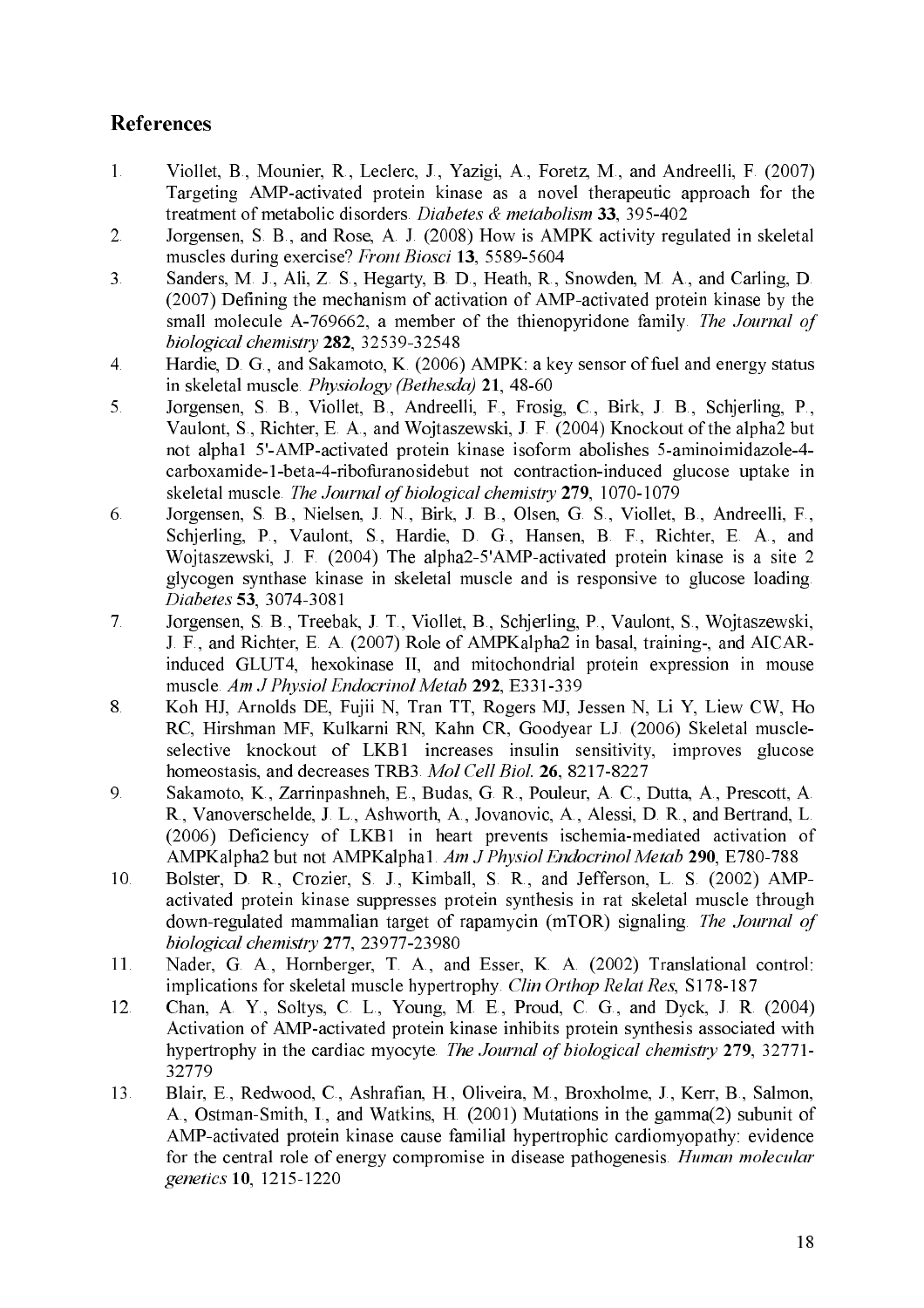- 14. Kimura, N., Tokunaga, C., Dalal, S., Richardson, C., Yoshino, K., Hara, K., Kemp, B. E., Witters, L. A., Mimura, O., and Yonezawa, K. (2003) A possible linkage between AMP-activated protein kinase (AMPK) and mammalian target of rapamycin (mTOR) signalling pathway. Genes Cells 8, 65-79
- 15. Horman, S., Browne, G., Krause, U., Patel, J., Vertommen, D., Bertrand, L., Lavoinne, A., Hue, L., Proud, C., and Rider, M. (2002) Activation of AMP-activated protein kinase leads to the phosphorylation of elongation factor 2 and an inhibition of protein synthesis. Curr Biol 12, 1419-1423
- 16. Carlberg, U., Nilsson, A., and Nygard, O. (1990) Functional properties of phosphorylated elongation factor 2. Eur J Biochem 191, 639-645
- 17. Bodine, S. C., Stitt. T. N., Gonzalez, M., Kline, W. O., Stover, G. L., Bauerlein, R., Zlotchenko, E., Scrimgeour, A., Lawrence, J. C., Glass, D. J., and Yancopoulos, G. D. (2001) Akt/mTOR pathway is a crucial regulator of skeletal muscle hypertrophy and can prevent muscle atrophy in vivo. Nat Cell Biol 3, 1014-1019
- 18. Bolster, D. R., Kubica, N., Crozier, S. J., Williamson, D. L., Farrell, P. A., Kimball, S. R., and Jefferson, L. S. (2003) Immediate response of mammalian target of rapamycin (mTOR)-mediated signalling following acute resistance exercise in rat skeletal muscle. The Journal of physiology 553, 213-220
- Reynolds, T. H. t., Bodine, S. C., and Lawrence, J. C., Jr. (2002) Control of Ser2448 19. phosphorylation in the mammalian target of rapamycin by insulin and skeletal muscle load. The Journal of biological chemistry 277, 17657-17662
- 20 Wullschleger, S., Loewith, R., and Hall, M. N. (2006) TOR signaling in growth and metabolism. Cell 124, 471-484
- Kumar, A., Harris, T. E., Keller, S. R., Choi, K. M., Magnuson, M. A., and Lawrence,  $21.$ J. C., Jr. (2008) Muscle-specific deletion of rictor impairs insulin-stimulated glucose transport and enhances Basal glycogen synthase activity. Molecular and cellular biology 28, 61-70
- 22. Pallafacchina, G., Calabria, E., Serrano, A. L., Kalhovde, J. M., and Schiaffino, S. (2002) A protein kinase B-dependent and rapamycin-sensitive pathway controls skeletal muscle growth but not fiber type specification. Proceedings of the National Academy of Sciences of the United States of America 99, 9213-9218
- Rommel, C., Bodine, S. C., Clarke, B. A., Rossman, R., Nunez, L., Stitt, T. N., 23. Yancopoulos, G. D., and Glass, D. J. (2001) Mediation of IGF-1-induced skeletal myotube hypertrophy by PI(3)K/Akt/mTOR and PI(3)K/Akt/GSK3 pathways. Nat Cell Biol 3, 1009-1013
- 24. Sancak, Y., Peterson, T. R., Shaul, Y. D., Lindquist, R. A., Thoreen, C. C., Bar-Peled, L., and Sabatini, D. M. (2008) The Rag GTPases bind raptor and mediate amino acid signaling to mTORC1. Science (New York, N.Y 320, 1496-1501)
- Inoki, K., Zhu, T., and Guan, K. L. (2003) TSC2 mediates cellular energy response to 25. control cell growth and survival. Cell 115, 577-590
- Li, Y., Inoki, K., and Guan, K. L. (2004) Biochemical and functional characterizations 26. of small GTPase Rheb and TSC2 GAP activity. Molecular and cellular biology 24, 7965-7975
- 27. Gwinn, D. M., Shackelford, D. B., Egan, D. F., Mihaylova, M. M., Mery, A., Vasquez, D. S., Turk, B. E., and Shaw, R. J. (2008) AMPK phosphorylation of raptor mediates a metabolic checkpoint. Mol Cell 30, 214-226
- Aguilar, V., Alliouachene, S., Sotiropoulos, A., Sobering, A., Athea, Y., Djouadi, F., 28. Miraux, S., Thiaudiere, E., Foretz, M., Viollet, B., Diolez, P., Bastin, J., Benit, P., Rustin, P., Carling, D., Sandri, M., Ventura-Clapier, R., and Pende, M. (2007) S6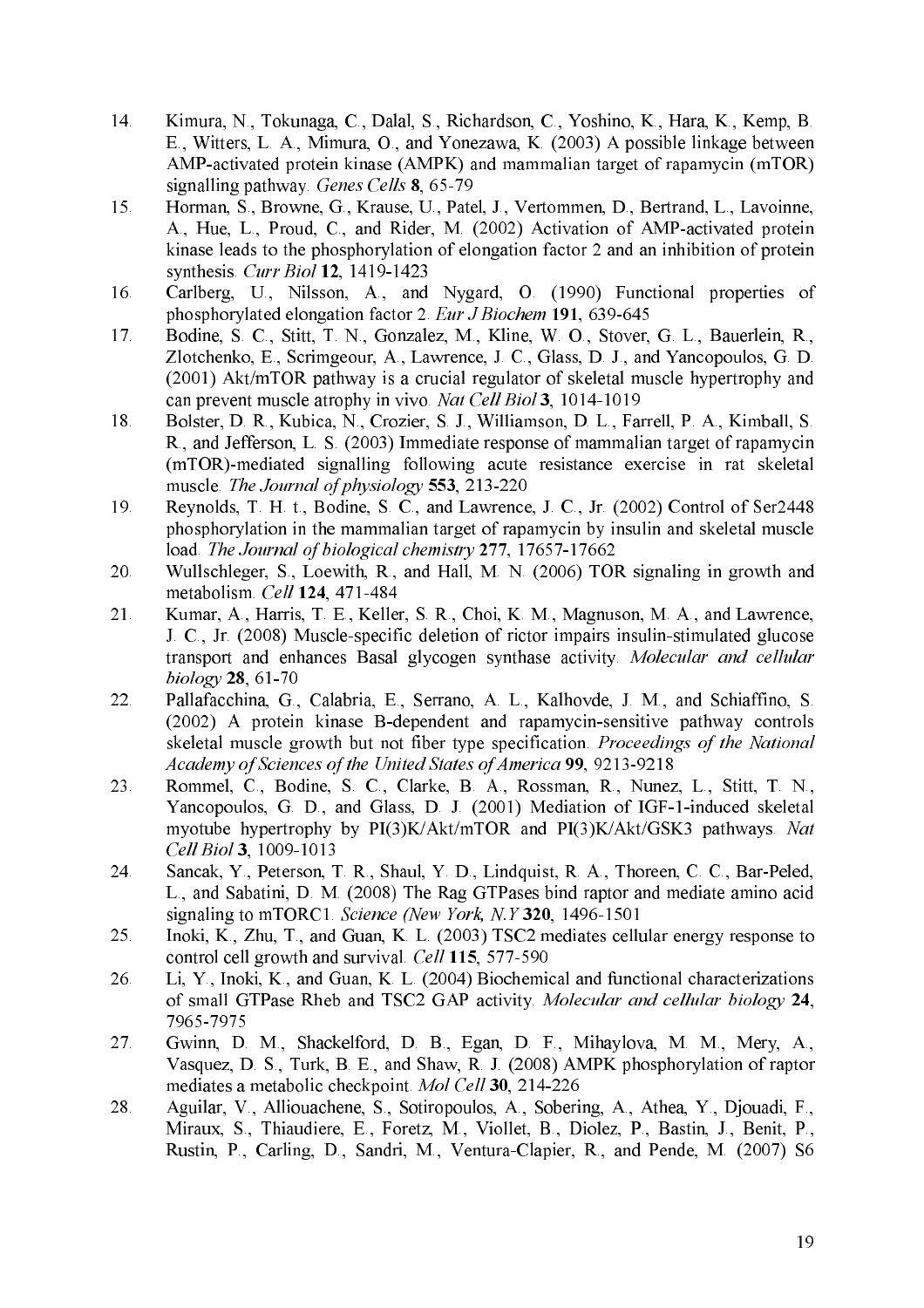kinase deletion suppresses muscle growth adaptations to nutrient availability by activating AMP kinase. Cell metabolism 5, 476-487

- Thomson, D. M., and Gordon, S. E. (2005) Diminished overload-induced hypertrophy 29. in aged fast-twitch skeletal muscle is associated with AMPK hyperphosphorylation.  $J$ Appl Physiol 98, 557-564
- 30. Thomson, D. M., and Gordon, S. E. (2006) Impaired overload-induced muscle growth is associated with diminished translational signalling in aged rat fast-twitch skeletal muscle. The Journal of physiology 574, 291-305
- $31.$ Gordon, S. E., Lake, J. A., Westerkamp, C. M., and Thomson, D. M. (2008) Does AMP-activated protein kinase negatively mediate aged fast-twitch skeletal muscle mass? Exercise and sport sciences reviews 36, 179-186
- $32.$ McGee, S. L., Mustard, K. J., Hardie, D. G., and Baar, K. (2008) Normal hypertrophy accompanied by phosphoryation and activation of AMP-activated protein kinase alpha1 following overload in LKB1 knockout mice. The Journal of physiology 586, 1731-1741
- Jorgensen, S. B., Wojtaszewski, J. F., Viollet, B., Andreelli, F., Birk, J. B., Hellsten, 33. Y., Schierling, P., Vaulont, S., Neufer, P. D., Richter, E. A., and Pilegaard, H. (2005) Effects of alpha-AMPK knockout on exercise-induced gene activation in mouse skeletal muscle. Faseb J 19, 1146-1148
- Ohanna, M., Sobering, A. K., Lapointe, T., Lorenzo, L., Praud, C., Petroulakis, E., 34. Sonenberg, N., Kelly, P. A., Sotiropoulos, A., and Pende, M. (2005) Atrophy of S6K1(-/-) skeletal muscle cells reveals distinct mTOR effectors for cell cycle and size control. Nat Cell Biol 7, 286-294
- Tsika, R. W., Hauschka, S. D., and Gao, L. (1995) M-creatine kinase gene expression 35. in mechanically overloaded skeletal muscle of transgenic mice. The American journal of physiology 269, C665-674
- 36. Sakamoto, K., Goransson, O., Hardie, D. G., and Alessi, D. R. (2004) Activity of LKB1 and AMPK-related kinases in skeletal muscle: effects of contraction, phenformin, and AICAR. Am J Physiol Endocrinol Metab 287, E310-317
- 37. Le Grand, F., and Rudnicki, M. (2007) Satellite and stem cells in muscle growth and repair. Development (Cambridge, England) 134, 3953-3957
- Le Grand, F., and Rudnicki, M. A. (2007) Skeletal muscle satellite cells and adult 38. myogenesis. Current opinion in cell biology 19, 628-633
- Fulco, M., and Sartorelli, V. (2008) Comparing and contrasting the roles of AMPK 39 and SIRT1 in metabolic tissues. Cell cycle 7, 3669-3679
- Fujii, N., Hayashi, T., Hirshman, M. F., Smith, J. T., Habinowski, S. A., Kaijser, L., 40. Mu, J., Ljungqvist, O., Birnbaum, M. J., Witters, L. A., Thorell, A., and Goodyear, L. J. (2000) Exercise induces isoform-specific increase in 5'AMP-activated protein kinase activity in human skeletal muscle. Biochemical and biophysical research communications 273, 1150-1155
- Wojtaszewski, J. F., Nielsen, P., Hansen, B. F., Richter, E. A., and Kiens, B. (2000) 41. Isoform-specific and exercise intensity-dependent activation of 5'-AMP-activated protein kinase in human skeletal muscle. The Journal of physiology 528 Pt 1, 221-226
- 42. Durante, P. E., Mustard, K. J., Park, S. H., Winder, W. W., and Hardie, D. G. (2002) Effects of endurance training on activity and expression of AMP-activated protein kinase isoforms in rat muscles. Am J Physiol Endocrinol Metab 283, E178-186
- Stephens, T. J., Chen, Z. P., Canny, B. J., Michell, B. J., Kemp, B. E., and McConell, 43. G. K. (2002) Progressive increase in human skeletal muscle AMPKalpha2 activity and ACC phosphorylation during exercise. Am J Physiol Endocrinol Metab 282, E688-694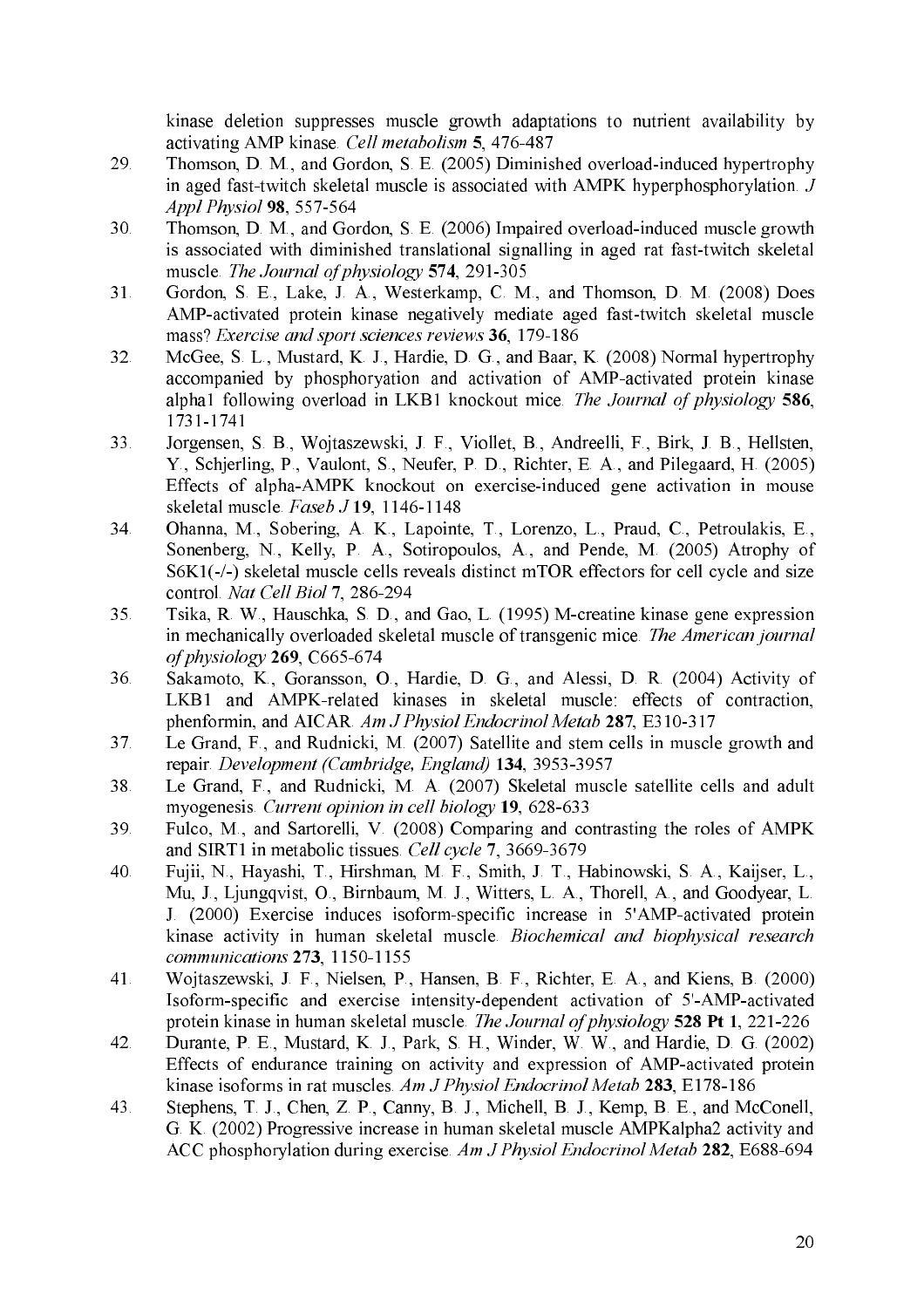- 44. Nielsen, J. N., Mustard, K. J., Graham, D. A., Yu, H., MacDonald, C. S., Pilegaard, H., Goodyear, L. J., Hardie, D. G., Richter, E. A., and Wojtaszewski, J. F. (2003) 5'-AMP-activated protein kinase activity and subunit expression in exercise-trained human skeletal muscle. J Appl Physiol 94, 631-641
- 45. Yu, M., Stepto, N. K., Chibalin, A. V., Fryer, L. G., Carling, D., Krook, A., Hawley, J. A., and Zierath, J. R. (2003) Metabolic and mitogenic signal transduction in human skeletal muscle after intense cycling exercise. The Journal of physiology 546, 327-335
- Lee-Young, R. S., Koufogiannis, G., Canny, B. J., and McConell, G. K. (2008) Acute 46. Exercise Does Not Cause Sustained Elevations in AMPK Signaling or Expression. Med Sci Sports Exerc 40, 1490-1494
- 47. Reznick, R. M., Zong, H., Li, J., Morino, K., Moore, I. K., Yu, H. J., Liu, Z. X., Dong, J., Mustard, K. J., Hawley, S. A., Befroy, D., Pypaert, M., Hardie, D. G., Young, L. H., and Shulman, G. I. (2007) Aging-associated reductions in AMP-activated protein kinase activity and mitochondrial biogenesis. Cell metabolism 5, 151-156
- 48 Toyoda, T., Tanaka, S., Ebihara, K., Masuzaki, H., Hosoda, K., Sato, K., Fushiki, T., Nakao, K., and Hayashi, T. (2006) Low-intensity contraction activates the alpha1isoform of 5'-AMP-activated protein kinase in rat skeletal muscle. Am J Physiol Endocrinol Metab 290, E583-590
- 49. Jensen, T. E., Schjerling, P., Viollet, B., Wojtaszewski, J. F., and Richter, E. A. (2008) AMPK alpha1 activation is required for stimulation of glucose uptake by twitch contraction, but not by H2O2, in mouse skeletal muscle, *PLoS ONE* 3, e2102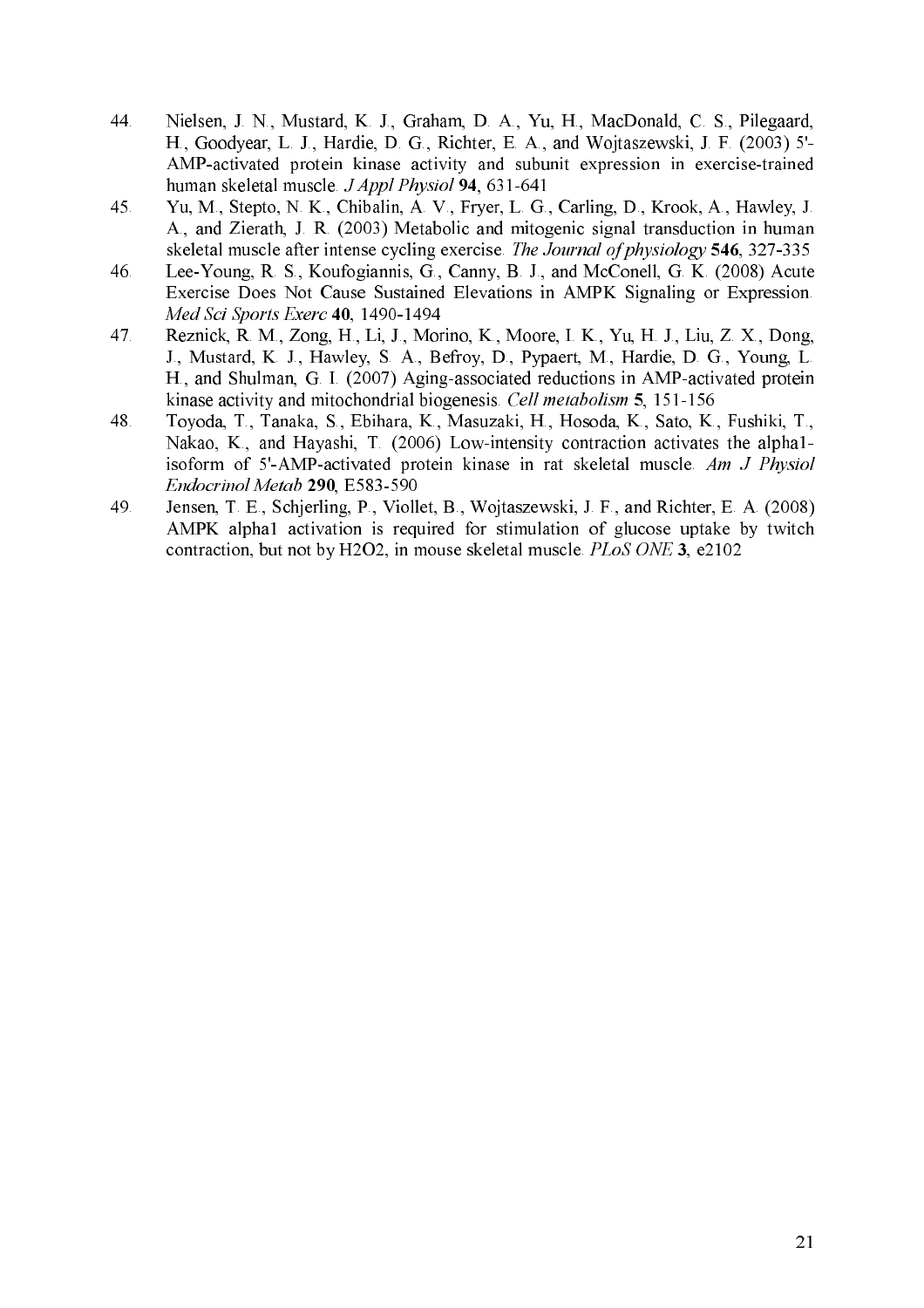#### **Figure legends**

Figure 1 : Cell size control in primary muscle cells lacking  $AMPKQ1$ . (A) Primary muscle cells isolated from AMPK $\alpha$ 1 (-/-) and control mice were differentiated into myotubes and  $AMPK\alpha1$  and  $AMPK\alpha2$  protein content was assessed by western blot analysis. A representative immunoblot of AMPK $\alpha$ 1 (upper panel) and AMPK $\alpha$ 2 (lower panel) is shown. (B) Size of WT and AMPK $\alpha$ 1 (-/-) myotubes transduced with 75 moi GFP and MyrAkt adenoviruses as indicated. Results are presented as a percentage of WT muscle cells transduced with GFP adenovirus. Representative bright-field images of myotubes transduced with GFP and  $MyrAkt$  adenoviruses are shown in the upper part of the figure. (C) Frequency distribution of size of WT and AMPK $\alpha$ 1 (-/-) myotubes transduced with GFP and MyrAkt adenoviruses. Size of myotubes was determined with the diameter of at least 400 myotubes measured in a region where myonuclei were absent and diameter was constant. Data from five experiments on two different cultures are shown in B and C. Results are represented as means  $\pm$  SD in B and C. Different from GFP cells of the same genotype in B:  ${}^{s}P$  < 0.05,  ${}^{ss}P$  < 0.01; Different for the same conditions of infection in B:  $^{#}P<0.05$ ,  $^{#}P<0.01$ . WT myotubes different from AMPK $\alpha$ 1 (-/-) myotubes both transduced with GFP adenovirus in C:  ${}^{*}P$  < 0.05,  $^{++}P<0.01$ .  $^{+++}P<0.001$ . WT myotubes different from AMPK $\alpha$ 1 (-/-) myotubes both transduced with MyrAkt adenovirus in C:  ${}^{8}P<0.05$ ,  ${}^{888}P<0.001$ . (D) Thr389 p70S6K phosphorylation was determined 2 days after infection. Representative immunoblot is shown in the upper part of the figure. Protein content is expressed in arbitrary units relative to GFP infected cells for each genotype. Results are represented as means  $\pm$  SD. Different from GFP cells of the same genotype:  ${}^{s}P<0.05$ ,  ${}^{s}P<0.01$ .

Figure 2: Change in cross-sectional area of WT and  $AMPK\alpha1$  (-/-) myofibers in *tibialis* anterior muscle transfected with MyrAkt. Changes in size of WT and AMPK $\alpha$ 1 (-/-)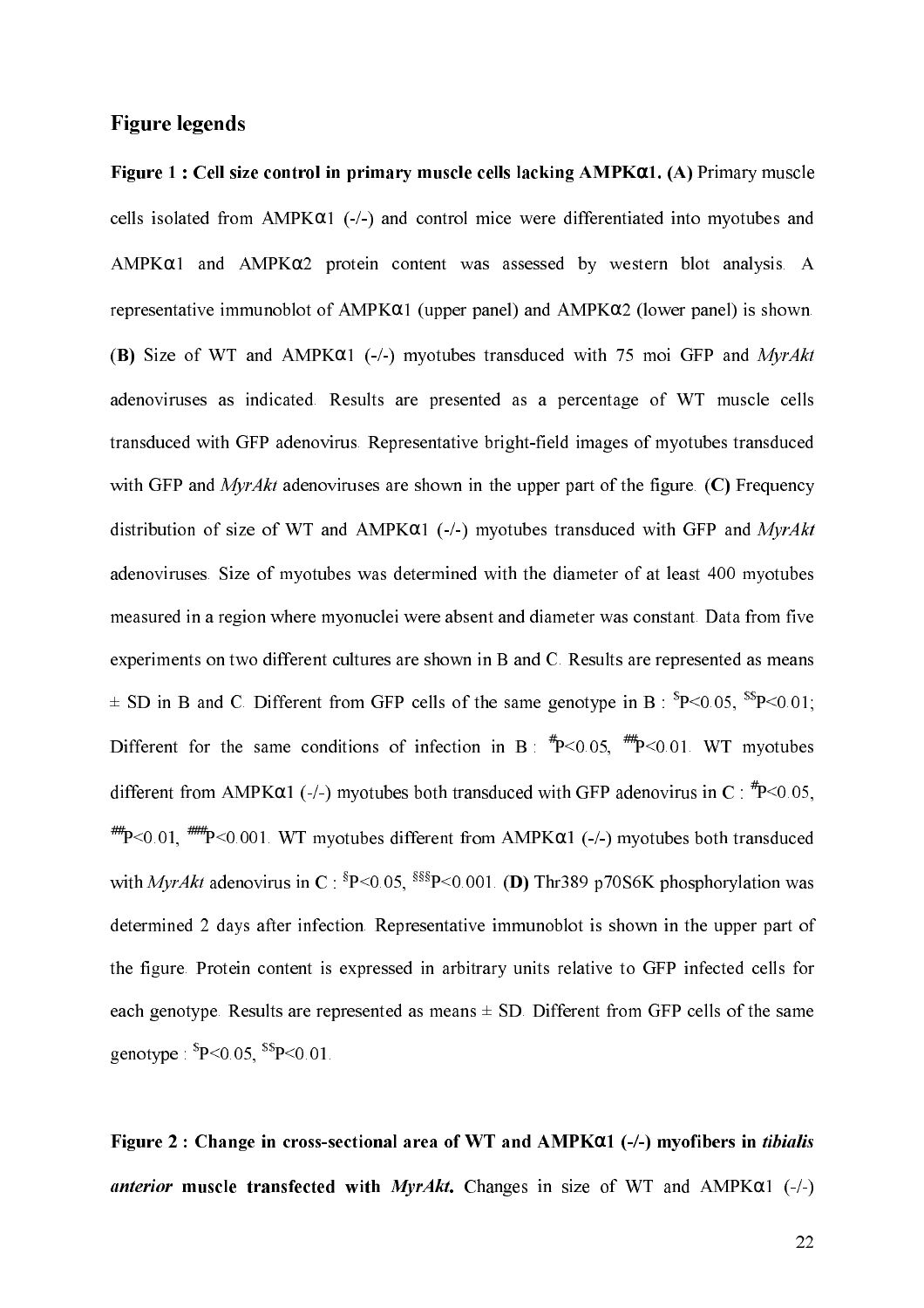myofibers overexpressing *MyrAkt* represented as percent changes to non-transfected myofibers. Detection of  $MyrAkt$  (HA-tagged  $MyrAkt$ ) transfected myofibers was realized by immunostaining with anti-HA antibody. A representative image showing positive cells marked with a star is presented in the upper part of the figure. The fiber cross-sectional area of 180 fibers was determined from at least 3 differents muscle areas of 4 animals in each group. Results are represented as means  $\pm$  SD. Different from WT:  $^{*}P$  < 0.05.

Figure 3 : AMPK activity in *plantaris* muscle following overload-induced hypertrophy in WT and AMPK $\alpha$ 1 (-/-) mice. (A) AMPK $\alpha$ 1 and (B) AMPK $\alpha$ 2 activity (mU/mg) measured using immunoprecipitate kinase assays in *plantaris* muscle following  $0$  (D0),  $7$  (D7) and 21 (D21) days of overload. Results are represented as means  $\pm$  SD, n = 6 for each genotype. Different from Day 0:  ${}^{8}P<0.05$ ;  ${}^{85}P<0.01$ ,  ${}^{858}P<0.001$ ; Different from Day 7:  ${}^{8}P<0.05$ , <sup>§§§</sup>P<0.001; Different from WT:  $^{#}P$ <0.05;  $^{#}P$  <0.01.

Figure 4: AMPK expression in *plantaris* muscle following overload-induced hypertrophy in WT and AMPK $\alpha$ 1 (-/-) mice. AMPK $\alpha$ 1 and AMPK $\alpha$ 2 expression measured by western blot analysis in *plantaris* muscle following  $0$  (D0),  $7$  (D7) and 21 (D21) days of overload. Quantification by densitometry of immunoblots is reported alongside the figure. Results are represented as means  $\pm$  SD, n = 4 for each genotype. Different from Day 0  $10^{\text{SS}}P<0.001$ ; Different from WT  $10^{\text{HHP}}<0.01$ .

Figure 5 : Muscle mass and fiber size in response to overload-induced hypertrophy in WT and AMPK $\alpha$ 1 (-/-) mice. (A) Mass (g) of *plantaris* muscles normalized to the tibia length (cm) following  $0$  (D0),  $7$  (D7) and  $21$  (D21) days of overload is shown for WT and  $AMPK\alpha1$  (-/-) mice. Percentage of *plantaris* muscles mass increase following 7 and 21 days